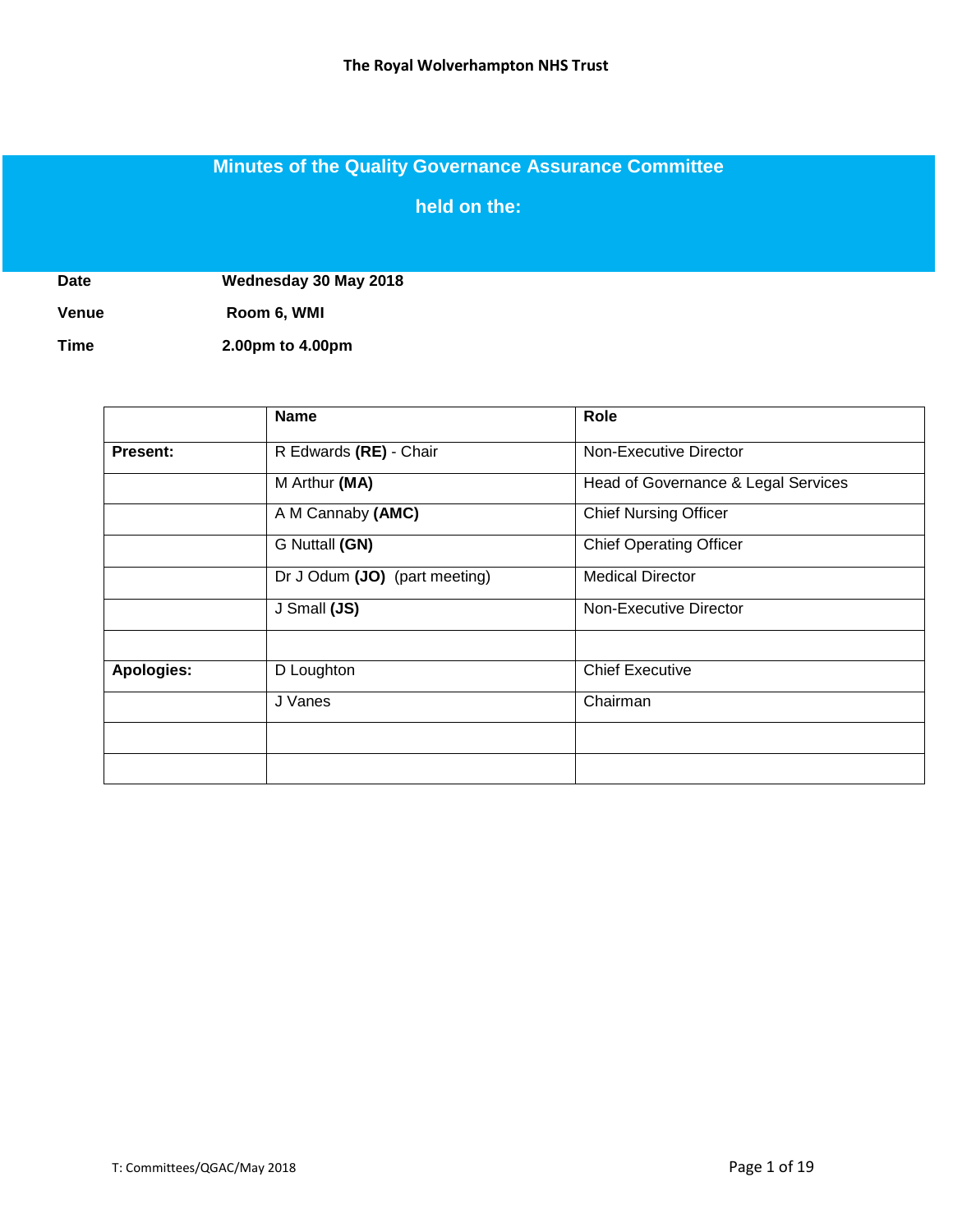| <b>Item</b><br><b>No</b> |                                                                                                                                                                                                                                                                                                                                                                                                                                                                                                                                                        | <b>Action</b> |
|--------------------------|--------------------------------------------------------------------------------------------------------------------------------------------------------------------------------------------------------------------------------------------------------------------------------------------------------------------------------------------------------------------------------------------------------------------------------------------------------------------------------------------------------------------------------------------------------|---------------|
| $\mathbf{1}$             | <b>Apologies for absence</b>                                                                                                                                                                                                                                                                                                                                                                                                                                                                                                                           |               |
|                          | Apologies were noted.                                                                                                                                                                                                                                                                                                                                                                                                                                                                                                                                  |               |
| 1a                       | <b>Declarations of Interest</b>                                                                                                                                                                                                                                                                                                                                                                                                                                                                                                                        |               |
|                          | There were no Declarations of Interest.                                                                                                                                                                                                                                                                                                                                                                                                                                                                                                                |               |
| $\mathbf{2}$             | Minutes of Previous Meeting - Joint Audit Committee                                                                                                                                                                                                                                                                                                                                                                                                                                                                                                    |               |
|                          | Following the Audit Committee on 25 May 2018 a request was made to remove the word "but"<br>from page 5, section 5.4                                                                                                                                                                                                                                                                                                                                                                                                                                   |               |
|                          | <b>External Audit Interim Report - David Sharif (KPMG)</b>                                                                                                                                                                                                                                                                                                                                                                                                                                                                                             |               |
|                          | Quality Accounts - DS mentioned that testing had been completed around C-Diff and VTE<br>and there does not seem to be an indication that the outcome of KPMG's work will result in<br>anything different to what the Trust had last year. However, there will be some potential<br>recommendations to the Trust. Understanding is being sought on the context of some of the<br>Trusts controls and procedures around following up VTE patients particularly those who have<br>not had their VTE assessment on admission <i>but within 24 hours</i> . |               |
|                          | This was agreed by the QGAC meeting.                                                                                                                                                                                                                                                                                                                                                                                                                                                                                                                   |               |
|                          | <b>RESOLVED:</b><br>Minutes of the Joint Audit Committee held on 25 April 2018 were<br>approved as a correct record.                                                                                                                                                                                                                                                                                                                                                                                                                                   |               |
|                          | Minutes of Previous Meeting - Quality Governance Assurance Committee:                                                                                                                                                                                                                                                                                                                                                                                                                                                                                  |               |
|                          | RESOLVED: Minutes of the Quality Governance Assurance Committee held on 25 April<br>2018 were approved as a correct record.                                                                                                                                                                                                                                                                                                                                                                                                                            |               |
| 3                        | <b>Matters arising from the Minutes</b>                                                                                                                                                                                                                                                                                                                                                                                                                                                                                                                |               |
|                          | The action log was updated accordingly.                                                                                                                                                                                                                                                                                                                                                                                                                                                                                                                |               |
| 4                        | <b>Regular Reports</b>                                                                                                                                                                                                                                                                                                                                                                                                                                                                                                                                 |               |
| 4.1                      | Integrated Quality & Performance Report - April - AM Cannaby                                                                                                                                                                                                                                                                                                                                                                                                                                                                                           |               |
|                          | AMC presented the quality section of the report.                                                                                                                                                                                                                                                                                                                                                                                                                                                                                                       |               |
|                          | The meeting was informed that complaints have reduced slightly. There were 28 complaints<br>in April compared to 36 in March.                                                                                                                                                                                                                                                                                                                                                                                                                          |               |
|                          | Work has commenced with the nurses in regards to Friends & Family rates and how the                                                                                                                                                                                                                                                                                                                                                                                                                                                                    |               |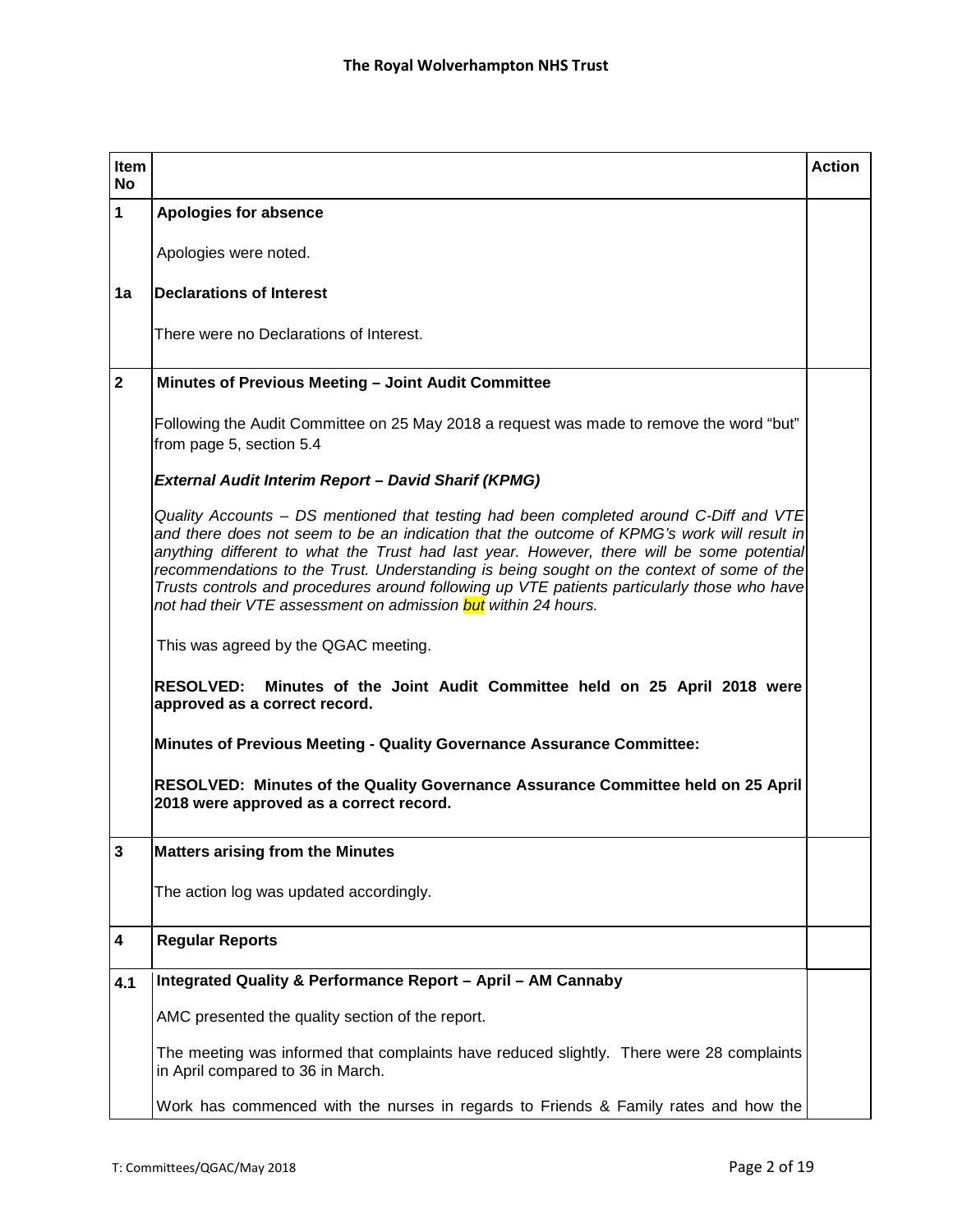| Item<br>No |                                                                                                                                                                                                                                                                                                                                                                                                                                                                 | <b>Action</b> |
|------------|-----------------------------------------------------------------------------------------------------------------------------------------------------------------------------------------------------------------------------------------------------------------------------------------------------------------------------------------------------------------------------------------------------------------------------------------------------------------|---------------|
|            | figures can be improved. There is an improvement with the response rates but not with<br>recommendation rates. AMC informed the meeting that Alison Dowling and the Matrons are<br>looking at new ways to improve the figures for example by using IPads. Volunteers will be<br>asked to speak to patients to complete the response rates.                                                                                                                      |               |
|            | Division 2 is showing an improvement within late observations recorded. The meeting noted<br>from the reported that the Head of Nursing for Division 2 had implemented a robust 4 week<br>action plan for April and this has resulted in zero red wards for the first time in a year. RE<br>asked if this action plan was sustainable and AMC confirmed that conversations are taking<br>place and will be reviewed in a couple of months.                      |               |
|            | AMC will be speaking to the Heads of Nursing shortly to discuss late patient moves after<br>10pm. Outliers will be identified with the Outpatient Flow Team and discussions will take<br>place to create an action plan.                                                                                                                                                                                                                                        |               |
|            | There was nothing of significance to report on the Safety Thermometer.                                                                                                                                                                                                                                                                                                                                                                                          |               |
|            | Levels of acquired Pressure Sores have been sustained over the last 3 months. There will be<br>a greater focus on Community Pressure Sores and also equipment. Major changes will be<br>made over the next few months.                                                                                                                                                                                                                                          |               |
|            | There is nothing to report with patient falls; however, work is increasing with patient falls.                                                                                                                                                                                                                                                                                                                                                                  |               |
|            | For April, VTE has seen a drop in compliance; this is due to the new process and new<br>timeframe. This will be monitored over the next month to see if this rectifies itself.                                                                                                                                                                                                                                                                                  |               |
|            | April saw a good news story for Infection Control and is currently being monitored nationally.<br>Ward cleaning processes are currently underway.                                                                                                                                                                                                                                                                                                               |               |
|            | AMC reported that she does not have any major concerns in regards to Medication Incidents.                                                                                                                                                                                                                                                                                                                                                                      |               |
|            | The meeting noted from the report that there was a spike in April with Radiation incidents.<br>This increase is due to issues within Radiotherapy and Radiology. RE advised the meeting<br>that she felt assured by the process picking up these errors.                                                                                                                                                                                                        |               |
|            | AMC advised the meeting that work was taking place in regards to Safeguarding mandatory<br>training. The meeting was notified that over the next 8 weeks work will be taking place to<br>ensure that staff are in the correct groups and this will then be closely monitored by the Trust<br>and the CCG. This was discussed further with assurance offered to the committee by AMC.                                                                            |               |
|            | A report on Emergency C-Section rates was offered for the July or September meeting. AMC<br>said there would be an external review of maternity services, as this is good practice, and will<br>form part of a series of reviews of RWT services. She said she expected it to be underway in<br>the next couple of months and that the internal report QGAC has sought will be useful<br>material. The meeting agreed to ask for a report for the July meeting. |               |
|            | GN presented the performance section of the report. GN advised the meeting that the<br>Performance section of the report was discussed in detail at the Finance & Performance<br>earlier in the day.                                                                                                                                                                                                                                                            |               |
|            | It was noted that there was an improvement in cancelled operations in April, a reduction from<br>51 in March to 13 in April and will be continued into May.                                                                                                                                                                                                                                                                                                     |               |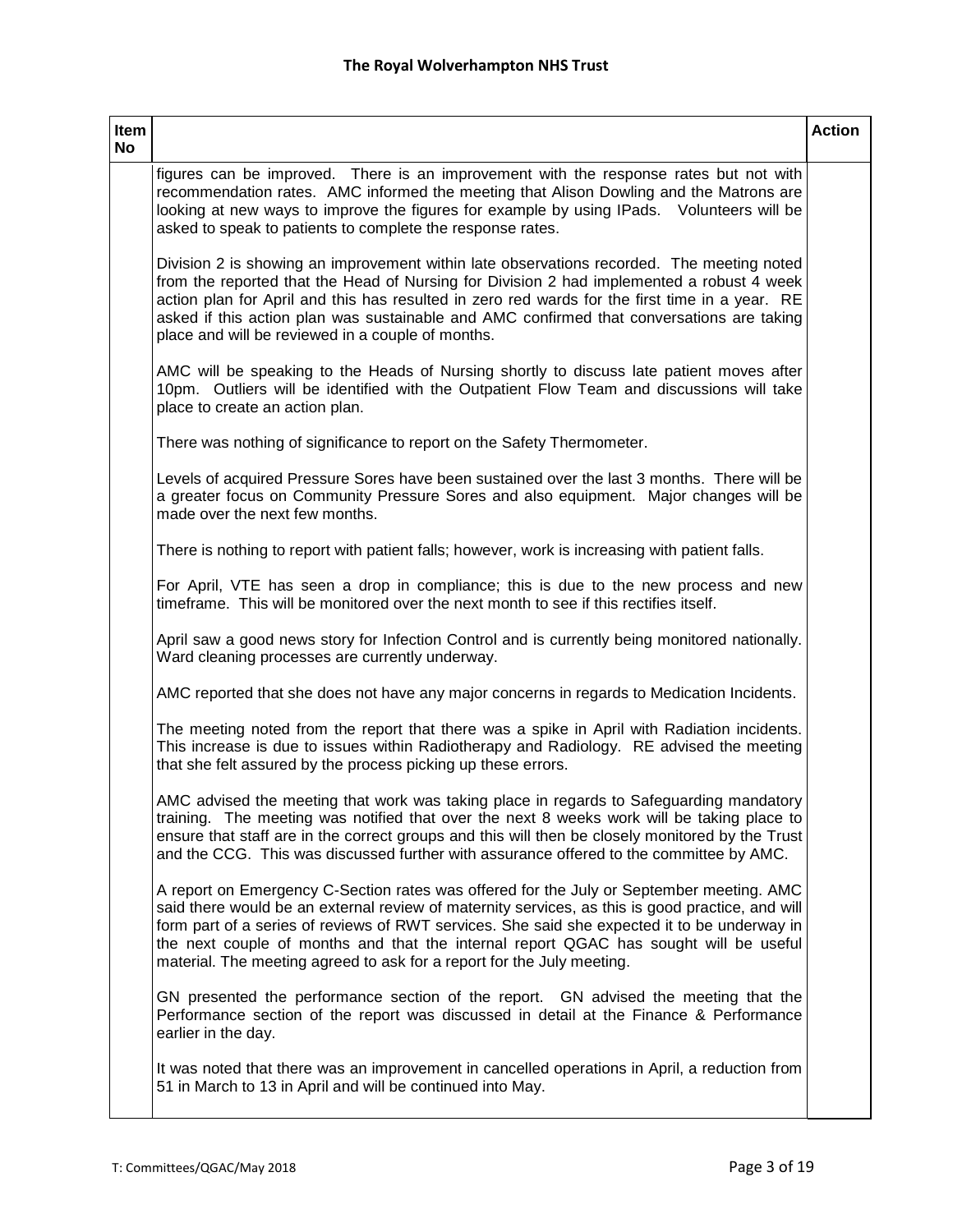| Item<br><b>No</b> |                                                                                                                                                                                                                                                                                                                                                                                                                                                                                                                                                                                                        | <b>Action</b> |
|-------------------|--------------------------------------------------------------------------------------------------------------------------------------------------------------------------------------------------------------------------------------------------------------------------------------------------------------------------------------------------------------------------------------------------------------------------------------------------------------------------------------------------------------------------------------------------------------------------------------------------------|---------------|
|                   | Trust waiting times for 18 weeks - incomplete is red at 90.38%.                                                                                                                                                                                                                                                                                                                                                                                                                                                                                                                                        |               |
|                   | The meeting was advised of the significant increases in the type 1's due to the winter<br>pressures.                                                                                                                                                                                                                                                                                                                                                                                                                                                                                                   |               |
|                   | GN brought the meeting's attention to issues within the Cancer target compliance and<br>concerns were raised regarding the figures. GN advised the meeting that the challenges are<br>with the 2 week wait and 2 week wait breast symptomatic. GN informed the meeting that the<br>issues from April have continued into May. JS queried if this was following the impact of the<br>Primary Care campaign, GN confirmed it was. Nationally March and April have been difficult<br>for 2 week waits. RE asked how much the demand had increased by and was informed by<br>approximately 30%.            |               |
|                   | GN assured the Committee that a weekly meeting is held where all patients on the 62 day<br>pathway are reviewed. The Cancer Intensive Support Team will be in the organisation next<br>week and will review challenged / complex pathways in regards to capacity.                                                                                                                                                                                                                                                                                                                                      |               |
|                   | It was noted that at the early meeting of Finance & Performance, Simon Evans presented a<br>new cancer dashboard that has been developed in house and will help to track the Trust<br>performance. This was discussed at length and it was agreed to invite Simon Evans to the<br>June QGAC to present this dashboard.                                                                                                                                                                                                                                                                                 | <b>CE</b>     |
|                   | GN advised the meeting that the IQ&P report now includes the Planned Care / Vertical<br>Integration information. The meeting noted that these metrics required further work to give the<br>board an indication of whether significant risks in VI were being managed; that the previous<br>metrics for community care had been removed, that they had not been of much help to the<br>board, and that there was a need to develop metrics in community care which did help. The<br>meeting agreed that this was an area of work-in-progress, and that they would be paying it<br>particular attention. |               |
|                   | Resolved: Report was accepted                                                                                                                                                                                                                                                                                                                                                                                                                                                                                                                                                                          |               |
| 4.2               | Board Assurance Framework / Trust Risk Register - M Arthur                                                                                                                                                                                                                                                                                                                                                                                                                                                                                                                                             |               |
|                   | MA presented the BAF and TRR papers to the meeting.                                                                                                                                                                                                                                                                                                                                                                                                                                                                                                                                                    |               |
|                   | <b>Board Assurance Framework Key Issues</b>                                                                                                                                                                                                                                                                                                                                                                                                                                                                                                                                                            |               |
|                   | The meeting noted that there are now 5 risks on the BAF.                                                                                                                                                                                                                                                                                                                                                                                                                                                                                                                                               |               |
|                   | 0 new risks.                                                                                                                                                                                                                                                                                                                                                                                                                                                                                                                                                                                           |               |
|                   | 2 risk closed:                                                                                                                                                                                                                                                                                                                                                                                                                                                                                                                                                                                         |               |
|                   | SR4 (Risk of adverse impact on the Trust following service transfer in November 2014 due to<br>underlying financial gap of £6million)                                                                                                                                                                                                                                                                                                                                                                                                                                                                  |               |
|                   | <b>SR10</b> (That the Trust fails to generate sufficient cash to pay for its commitments) have been<br>amalgamated into risk SR9.                                                                                                                                                                                                                                                                                                                                                                                                                                                                      |               |
|                   | 3 red risks:                                                                                                                                                                                                                                                                                                                                                                                                                                                                                                                                                                                           |               |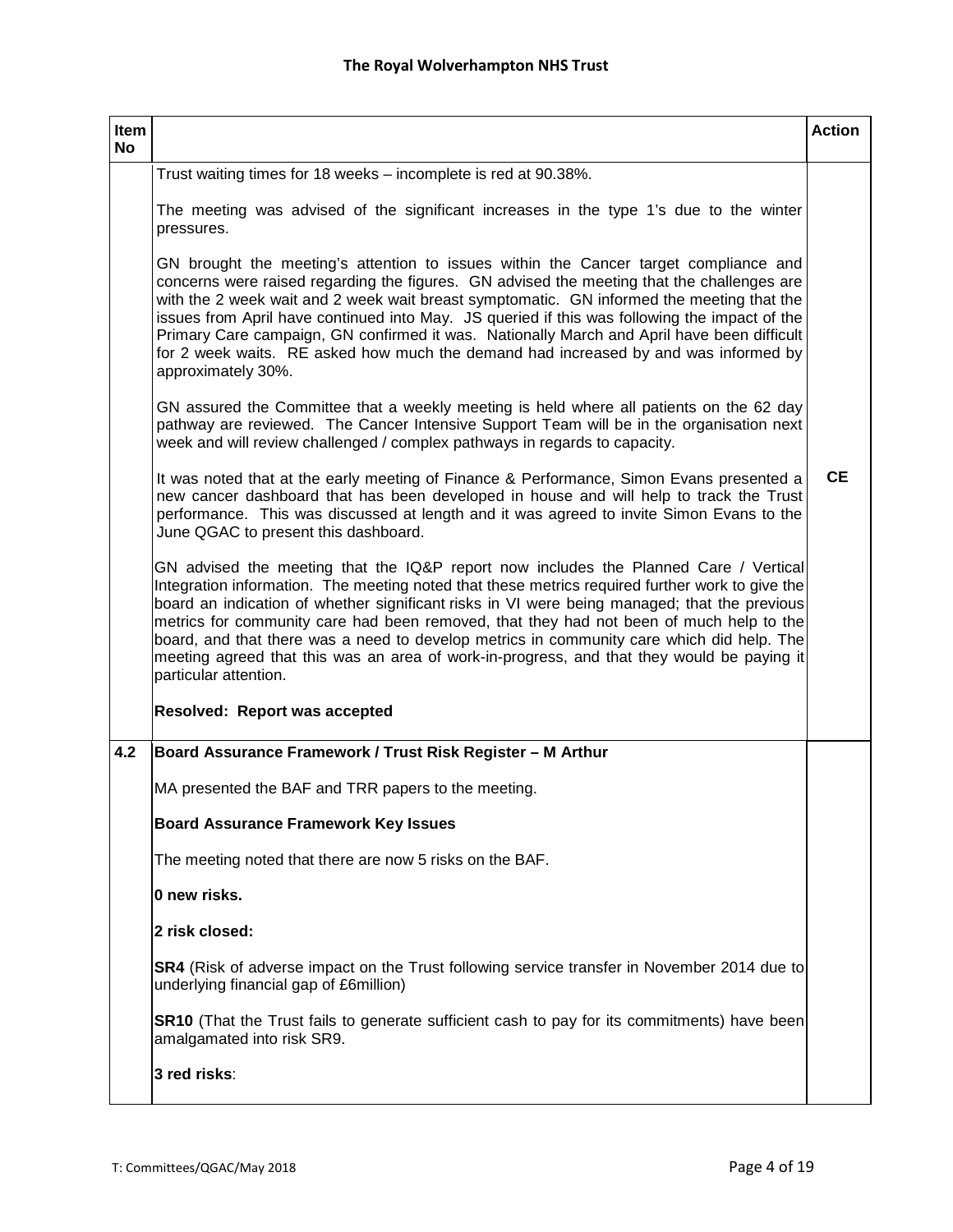| Item<br>No |                                                                                                                                                                                                                                                                                                                         | <b>Action</b> |
|------------|-------------------------------------------------------------------------------------------------------------------------------------------------------------------------------------------------------------------------------------------------------------------------------------------------------------------------|---------------|
|            | SR1 - Workforce - Recruitment and Retention of staff across the Trust and in particular the<br>future pipeline of nursing and medical staff.                                                                                                                                                                            |               |
|            | <b>SR8</b> - That there is a failure to deliver recurrent CIP's.                                                                                                                                                                                                                                                        |               |
|            | SR9 - That the underlying deficit that the Trust has (in 2017/18) is not eliminated in medium<br>term to bring the Trust back to financial surplus.                                                                                                                                                                     |               |
|            | <b>Updates on BAF:</b> MA gave a brief update on each risk                                                                                                                                                                                                                                                              |               |
|            | <b>SR1</b> - There has been some updates and changes to the actions.                                                                                                                                                                                                                                                    |               |
|            | <b>SR6b</b> – That is sustained and reduced last month to yellow. There are no other changes to<br>this risk.                                                                                                                                                                                                           |               |
|            | <b>SR8</b> – Remains a red risk.                                                                                                                                                                                                                                                                                        |               |
|            | $SR9$ – Remains a red risk – negative assurance added to this risk that the Trust may not be<br>able to deliver the commissioned activity and work is currently on-going. SR4 was merged<br>into SR9.                                                                                                                   |               |
|            | <b>SR11</b> – Negative assurance added to this risk. The capital programme presented to the Trust<br>Board in April may be under threat if the CRL is not approved by NHSI.                                                                                                                                             |               |
|            | This report was discussed at the Finance & Performance meeting.                                                                                                                                                                                                                                                         |               |
|            | <b>Trust Risk Register Key Issues</b>                                                                                                                                                                                                                                                                                   |               |
|            | 2 new risks:                                                                                                                                                                                                                                                                                                            |               |
|            | 4761 - Cardiothoracic Surgical / Anaesthetic vacancies (COO) - this risk is well populated,<br>actions are within date. There have been no incidents reported against the risk.                                                                                                                                         |               |
|            | 5017 - Unable to achieve the activity levels (CFO) – this is an amber risk and has been<br>populated. Controls need to be added in on how to manage the risk.                                                                                                                                                           |               |
|            | 1 risk removed:                                                                                                                                                                                                                                                                                                         |               |
|            | 1714 - Failure of other agencies to support discharge process resulting in delayed hospital<br>discharge (COO) – deescalated to Division 2's risk register.                                                                                                                                                             |               |
|            | 5 red risks:                                                                                                                                                                                                                                                                                                            |               |
|            | <b>2080</b> - Risk to quality of patient care: reduced manpower $(COO)$ – this risk was discussed<br>earlier in the meeting. Risk has been updated and work is in progress.                                                                                                                                             |               |
|            | 4661 - Lack of robust system for review and communication of test results (MD) – discussions<br>are happening and there is a quick turnaround progress with this risk.                                                                                                                                                  |               |
|            | 4472 - Delays in Cubicle Assessment and Triage (COO) - positive assurance and the opening<br>of a third room to manage the capacity through the cubicles have shown some improvement.<br>New actions have been added to the risk, matrix developed within Emergency Department<br>and monitoring of the assessment area |               |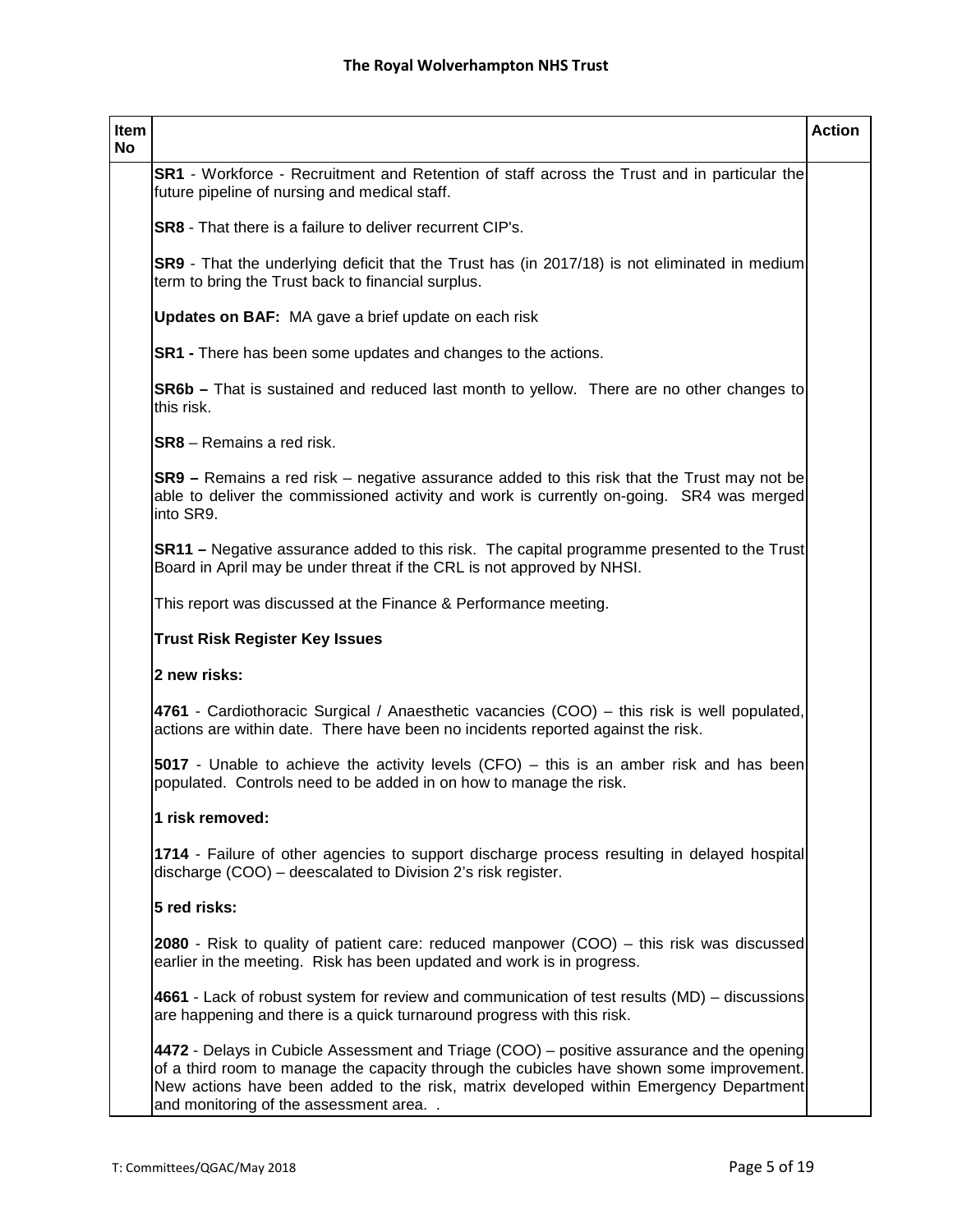| Item<br>No |                                                                                                                                                                                                                                                                                                                                                         | <b>Action</b> |
|------------|---------------------------------------------------------------------------------------------------------------------------------------------------------------------------------------------------------------------------------------------------------------------------------------------------------------------------------------------------------|---------------|
|            | 4113 - Division 1 failure to achieve CIP target (COO) – noted that the figure under <i>Evidence</i><br>that it is working, number 6 is $£0 -$ figure to be confirmed.                                                                                                                                                                                   |               |
|            | 4903 - Risk of non-compliance with Thoracic Service Specification (COO) – GN confirmed that<br>the risk will be updated as the position has been appointed to.                                                                                                                                                                                          |               |
|            | The meeting discussed the TRR and the following queries were raised:                                                                                                                                                                                                                                                                                    |               |
|            | $4862$ – Neonatal cots – RE asked if the business case for additional staff had been approved<br>at the April TMC, GN confirmed that it had and the department are out to recruitment. RE<br>asked for the action regarding comment commencing There are ongoing incidents relating to<br>the lack of clinical equipment etc, GN agreed to review this. | <b>GN</b>     |
|            | 4718 – Shortage of staff in the Safeguarding team – JS queried if a named midwife had been<br>identified. AMC confirmed that this was going out to advert; the job description has been<br>agreed. The issue has been resolved but currently there is no-one in post.                                                                                   |               |
|            | 4962 – Workforce establishment on the Neonatal unit not being funded to meet BAPM<br>standards - JS asked if the 102% under Evidence that it is working could be refreshed. GN<br>confirmed that it had been updated.                                                                                                                                   |               |
|            | 3069 – Never Events within the Division – JS asked if this risk had been updated to reflect the<br>meeting with the CCG in April. AMC to update.                                                                                                                                                                                                        | <b>AMC</b>    |
|            | <b>Resolved: Report was accepted</b>                                                                                                                                                                                                                                                                                                                    |               |
| 4.3        | NPSA NRLS Organisational Feedback Report - M Arthur                                                                                                                                                                                                                                                                                                     |               |
|            | MA informed the meeting that this was the 6 monthly report from NRLS indicating how this<br>Trust compares to others.                                                                                                                                                                                                                                   |               |
|            | MA gave a brief presentation of this report and it was agreed that this report is easier to follow<br>than previously and the position of the Trust was positive and encouraging. Prompts are<br>given on the report as to what action should be considered.                                                                                            |               |
|            | MA advised the meeting that pressure ulcers were missing from figure 5, Sukhbinder<br>Khunkhuna to review.                                                                                                                                                                                                                                              |               |
| 5          | <b>Sub Group Reports</b>                                                                                                                                                                                                                                                                                                                                |               |
| 5.1        | Chairman's Report - Quality & Safety Intelligence Group (QSIG) - April 2018 - A M<br>Cannaby                                                                                                                                                                                                                                                            |               |
|            | COG items for escalation highlighted:<br>Requested attention by Divisions/Directorates to longstanding external review actions that<br>remain open (2014, 2016 dates)                                                                                                                                                                                   |               |
|            | Other items from COG were being addressed within agenda reports                                                                                                                                                                                                                                                                                         |               |
|            | Divisional Integrated Governance Report and Data Pack                                                                                                                                                                                                                                                                                                   |               |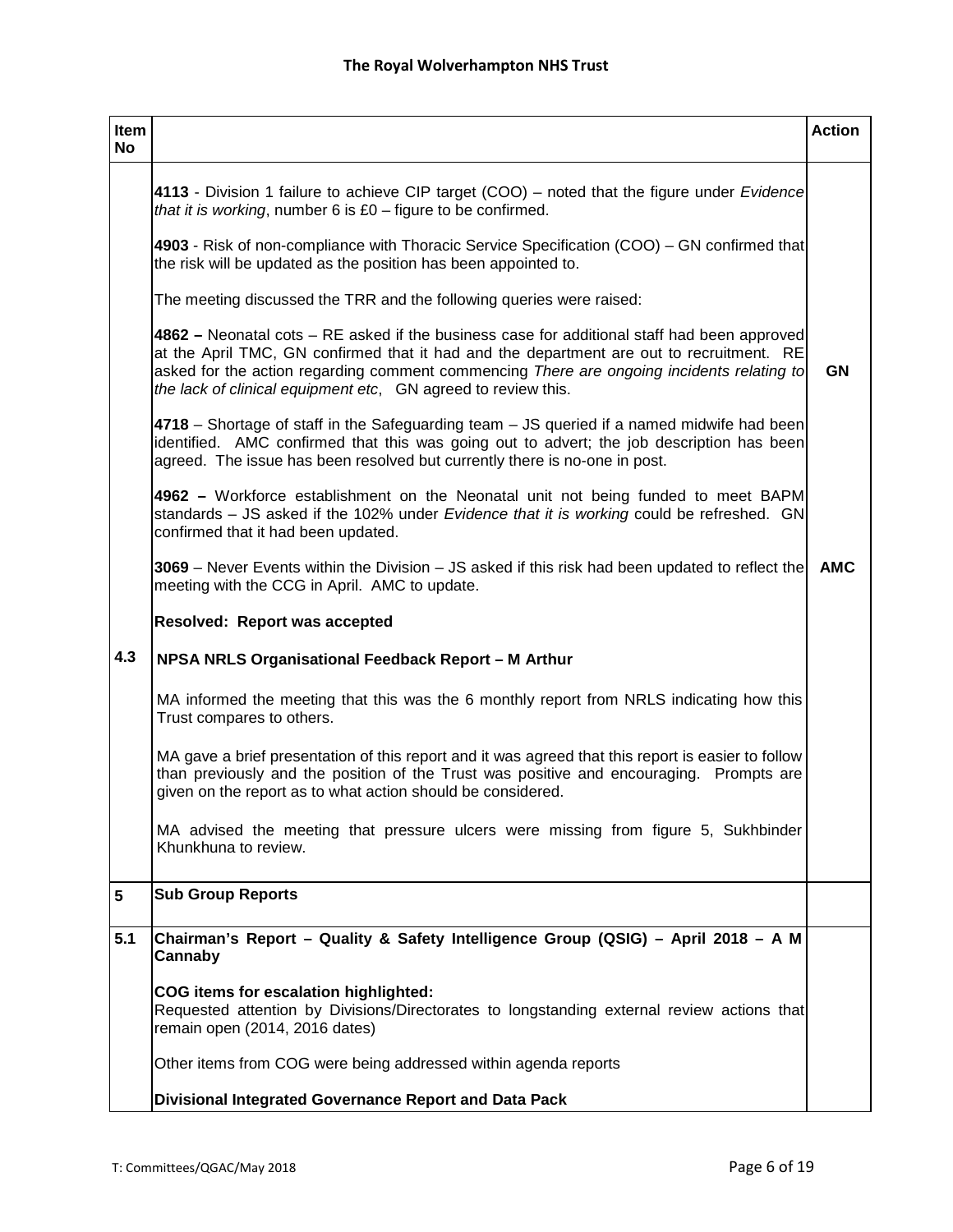| Item<br><b>No</b> |                                                                                                                                                                                                                                                                                                                                                                                                                                                               | <b>Action</b> |
|-------------------|---------------------------------------------------------------------------------------------------------------------------------------------------------------------------------------------------------------------------------------------------------------------------------------------------------------------------------------------------------------------------------------------------------------------------------------------------------------|---------------|
|                   | 1. ICCU – Review the increase in cancelled elective cases and feedback in May 18.<br>2. An increase in Medication incidents in Division 1 (in Feb 18) is to be reviewed for<br>feedback in May 18.<br>3. The issue of overdue actions reported from SUI's and other items in the data pack eg<br>external reviews, Health and Safety etc were highlighted for the attention of both<br>Divisions.                                                             |               |
|                   | <b>SUI Report:</b><br>Divisions to review outstanding SUI actions with a view to rationalising what is needed/or to<br>close; and to carry out theming of actions for commonality.                                                                                                                                                                                                                                                                            |               |
|                   | <b>NatSips Audit reports:</b><br>Reports were received from Care of the Elderly (CoE) and Urology OPD. CoE reported<br>positive assurance on safety and needed to take forward actions around the consent and<br>patient information leaflets for elective Lumbar Puncture. Urology OPD reported positive<br>results but audit sample size was small, therefore was asked to provide re-audit results in 6<br>month.                                          |               |
|                   | <b>Quality Review Visit D7</b><br>The report presented multiple issues from different staff disciplines including documentation<br>completion, use of stamps and the absence of standard ward rounds due to multiple specialty<br>outliers on the ward. The issue of the knowledge, skills and training of D7 (Gynae) ward staff<br>to manage multiple specialty patients was highlighted and consideration of training needs and<br>support was to be given. |               |
|                   | Resolved: Report was accepted.                                                                                                                                                                                                                                                                                                                                                                                                                                |               |
| 5.2               | Quality & Safety Intelligence Group minutes - April 2018                                                                                                                                                                                                                                                                                                                                                                                                      |               |
|                   | The meeting accepted the minutes from the April meeting.                                                                                                                                                                                                                                                                                                                                                                                                      |               |
|                   | RE commented on the quality of the minutes, stating that they were very helpful and gives a<br>good insight to the meeting.                                                                                                                                                                                                                                                                                                                                   |               |
|                   | AMC confirmed that she is happy to stay with the new format of the meeting.                                                                                                                                                                                                                                                                                                                                                                                   |               |
| 5.3               | Chairman's Report - Compliance Oversight Group (COG) - April 2018                                                                                                                                                                                                                                                                                                                                                                                             |               |
|                   | In the absence of JO the meeting held a brief discussion on this report and the minutes.                                                                                                                                                                                                                                                                                                                                                                      |               |
|                   | 1. Trauma Governance Group                                                                                                                                                                                                                                                                                                                                                                                                                                    |               |
|                   | Whilst there has been an improvement in compliance against the performance standards with<br>respect to Trauma governance, two specific areas require a focus of attention, as follows:                                                                                                                                                                                                                                                                       |               |
|                   | Patients with an ISS (injury severity score) greater than 15 to be seen by a Consultant<br>$\bullet$<br>within 5 minutes of arrival in ED. At present only 3.7% of such patients are assessed<br>within this timeframe, compared with the Trauma Unit average of 14%. Improved triage<br>and utilisation of a "Trauma documentation booklet" will improve compliance.                                                                                         |               |
|                   | Time to CT scan for head injury patients should be less than one hour. However, the Trust<br>$\bullet$                                                                                                                                                                                                                                                                                                                                                        |               |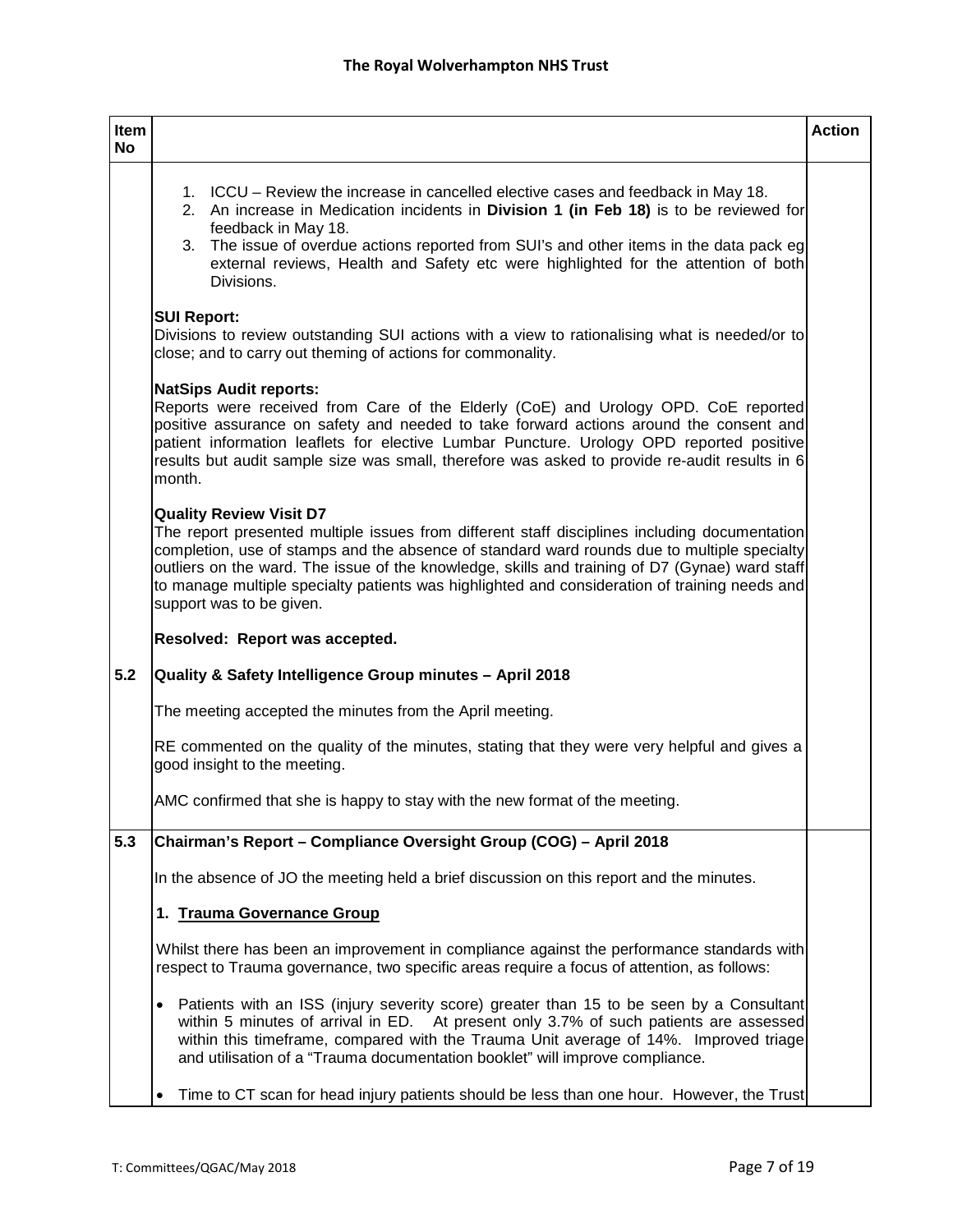# **Item**

**No**

scores 33.3% compliance against the Trauma Unit average of 60%. The protocol for Trauma CT scans has now been agreed with the CD of Radiology and following this protocol, should enhance compliance. The Trauma Governance Lead will meet with the CD and Clinical Lead of the Emergency Services to discuss both of the above.

# **2. Organ Donation Six Monthly Report**

For the financial year 2017/18, the Trust achieved 100% referral rate for potential organ donors (DBD/DCD) – a total of 9 patients. Seven of these patients proceeded to become actual organ donors, which is a significant improvement over previous recent years. The improvement is due to a change in leadership and teamworking and also a revised organ donation structure.

# **3. VTE Prevention & Treatment**

Compliance for VTE prevention and treatment assessments for patients admitted to the Trust is set at a minimum of 95%. Historically, the Trust reported compliance data for patients who received their VTE assessment at any stage following their admission. From April 2018 it has been agreed to report compliance against only those assessments made within 24 hours of admission. The Trust is to ensure assessments are undertaken across all admission portals/areas to maximum effect, including the use of the Maternity Badger system to enable electronic capture of ED assessments in Maternity.

In addition, the VTE assessments have been extended to include 16-18 year olds. Previously, the cohort only included the patients 18 years of age or older. The impact of this new change is uncertain.

### **4. Hospital Transfusion Group Report**

Mandatory Training compliance for transfusion is currently at 90.4%. Notably, whilst all staff have access to the national e-learning package a more "user friendly" bespoke local elearning training package has been developed, which may facilitate improved compliance figures.

Generally, performance relating to transfusion matters is very good across the organisation. Of note, there were 11 SHOT reportable incidents reported between  $1<sup>st</sup>$  October 2017 – 31 $<sup>st</sup>$ </sup> March 2018, three of which were in obstetrics (low grade) including two anti-D treatments given to the wrong and/or inappropriate patients.

# **5. Equality Diversity & Inclusion Steering Group**

The Terms of Reference and reporting structure for the ED&I Steering Group were presented and, of note, a new training package has been developed by Human Resources and the Patient Experience department, and was launched in November 2017. As of 31<sup>st</sup> March 2018, 4574 employees have completed the training package.

### **6. Health & Safety Steering Group (6 monthly) Report**

Of note, there are a number of areas across the Trust where there are gaps/areas of concern with a major or moderate level of risk, due to non-compliance with regulations. The departments identified will be managed through Divisional processes in the first instance.

**Action**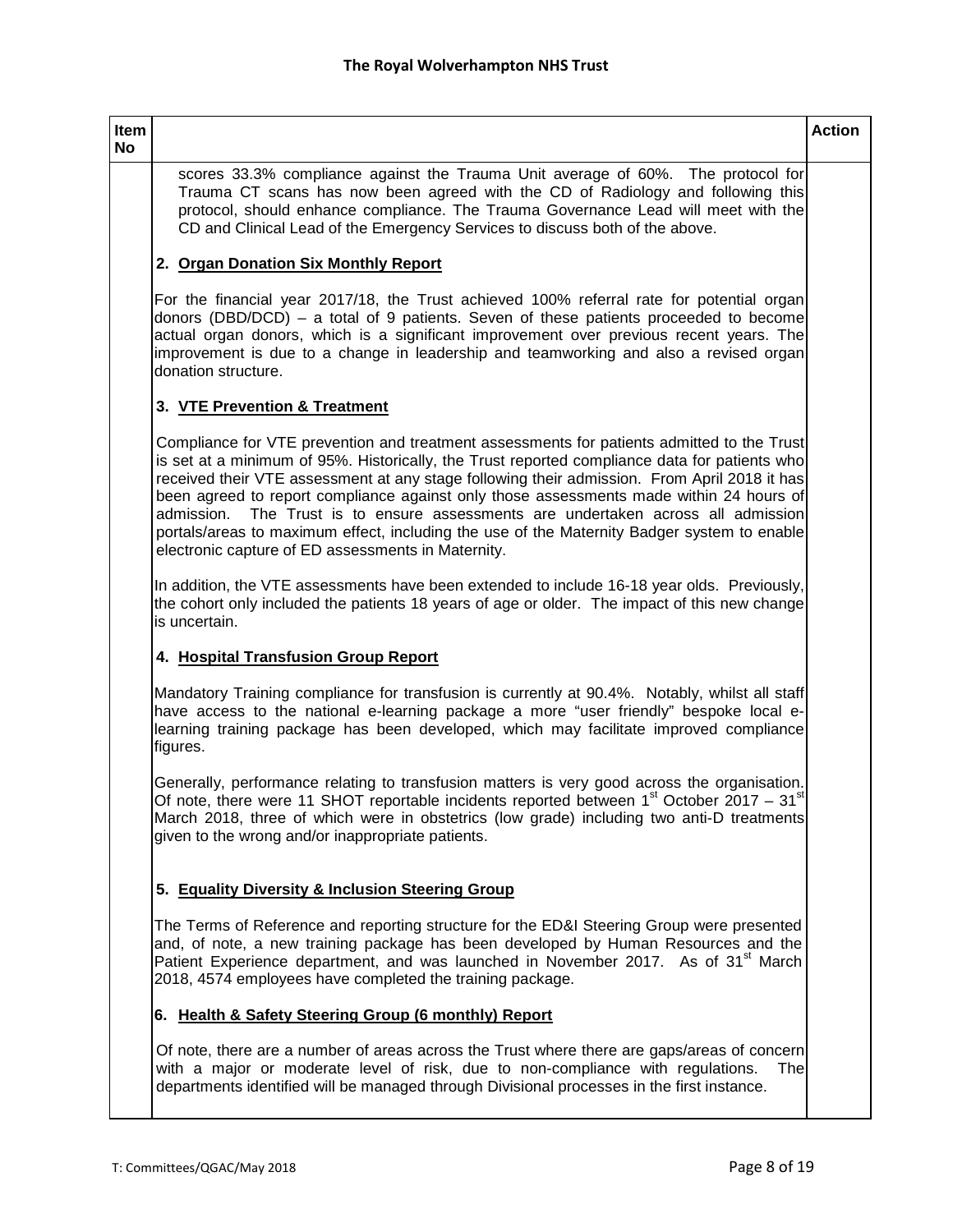| Item      |                                                                                                                                                                                                                                                                                                                                                                                                                                                                                                                                                                                                                                                                                                                                                                                                                                                                                                                                                       | <b>Action</b> |
|-----------|-------------------------------------------------------------------------------------------------------------------------------------------------------------------------------------------------------------------------------------------------------------------------------------------------------------------------------------------------------------------------------------------------------------------------------------------------------------------------------------------------------------------------------------------------------------------------------------------------------------------------------------------------------------------------------------------------------------------------------------------------------------------------------------------------------------------------------------------------------------------------------------------------------------------------------------------------------|---------------|
| <b>No</b> | Concerns were raised by the meeting regarding the content of the Health & Steering group                                                                                                                                                                                                                                                                                                                                                                                                                                                                                                                                                                                                                                                                                                                                                                                                                                                              |               |
|           | report. Following discussion, it was agreed that MA would speak to Margaret Simcock and<br>clarify. MA to also send the Health & Safety Steering Group (6 monthly) report.                                                                                                                                                                                                                                                                                                                                                                                                                                                                                                                                                                                                                                                                                                                                                                            | <b>MA</b>     |
|           | Resolved: Report was accepted.                                                                                                                                                                                                                                                                                                                                                                                                                                                                                                                                                                                                                                                                                                                                                                                                                                                                                                                        |               |
| 5.4       | Compliance Oversight Group minutes - April 2018                                                                                                                                                                                                                                                                                                                                                                                                                                                                                                                                                                                                                                                                                                                                                                                                                                                                                                       |               |
|           | The meeting accepted the minutes from the April meeting.                                                                                                                                                                                                                                                                                                                                                                                                                                                                                                                                                                                                                                                                                                                                                                                                                                                                                              |               |
| 5.5       | Chairman's Report - CLIP Minutes - May 2018 - M Arthur                                                                                                                                                                                                                                                                                                                                                                                                                                                                                                                                                                                                                                                                                                                                                                                                                                                                                                |               |
|           | The meeting noted that future CLIP feedback would be going to Compliance Oversight Group.                                                                                                                                                                                                                                                                                                                                                                                                                                                                                                                                                                                                                                                                                                                                                                                                                                                             |               |
|           | <b>THEMED REVIEW</b>                                                                                                                                                                                                                                                                                                                                                                                                                                                                                                                                                                                                                                                                                                                                                                                                                                                                                                                                  |               |
|           | A review of no harm / low level harm incidents reported between April 2017 and March 2018<br>did not highlight any theme of concern. However, two deaths and one serious harm incident<br>were reported under the main category of patient security. The group were concerned about<br>this and requested further information to be provided to the meeting, this was provided by the<br>Governance Team, and it was concluded that these incidents had been recorded<br>inappropriately and there were no major concerns related to the work of the Trust. Issue of<br>incident categorisation was then discussed and the need to simplify - this matter to be brought<br>to the attention of the Datix User Group.                                                                                                                                                                                                                                  |               |
|           | <b>PALS SAFEGUARDING REPORT</b>                                                                                                                                                                                                                                                                                                                                                                                                                                                                                                                                                                                                                                                                                                                                                                                                                                                                                                                       |               |
|           | The report provided an update on complaints processed through the formal statutory<br>complaint process which did not meet the Section 42 criteria to be considered as a<br>Safeguarding investigation. This report represents data from April 2017 to March 2018. The<br>Trust received 31 complaints which did not meet the Safequarding criteria.<br>This is<br>approximately 8% of complaints received during this period. The main issues were:<br>16 related to general care of the patient - pressure ulcers<br>Other themes included - communication, patient discharge, information, resources<br>$\bullet$<br>and clinical treatment.<br>It was proposed a meeting with the safeguarding team is scheduled to review training /                                                                                                                                                                                                             |               |
|           | learning requirements particularly around improving communication with nursing homes and<br>patient discharge. No cases have been referred to by the Ombudsman.                                                                                                                                                                                                                                                                                                                                                                                                                                                                                                                                                                                                                                                                                                                                                                                       |               |
|           | <u>LEGAL REPORT</u>                                                                                                                                                                                                                                                                                                                                                                                                                                                                                                                                                                                                                                                                                                                                                                                                                                                                                                                                   |               |
|           | The paper covered the reporting period April 2017 to March 2018. During this period there has<br>been a decrease in the number of clinical negligence claims received and an increase in the<br>number of claims closed with no financial settlement. There was an increase in the number of<br>claims closed with no financial settlement. Concern was raised by the increase in total<br>damages and costs between 2016/2017 (£1,095,801) and 2017/2018 (£7,384,973). It was<br>confirmed that this was due to historic high value claims being settled. There was a significant<br>decrease in the number of personal injury claims received and an increase in the number of<br>claims closed where a denial had previously been made and no action pursued, resulting in<br>the limitation period to expire. There were 2 matters which were subject to adverse decisions<br>by the H M Senior Coroner during the course of this financial year. |               |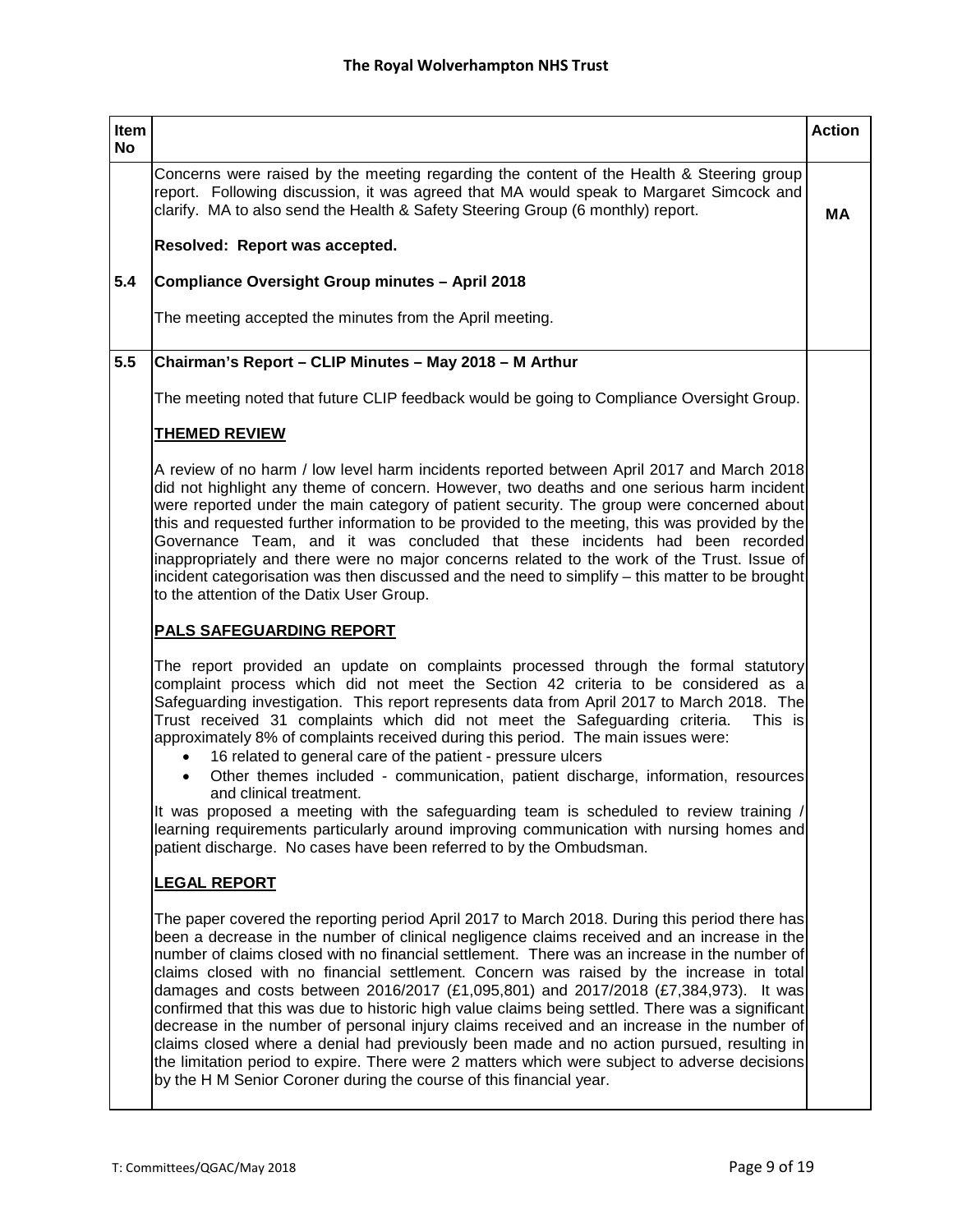| Item<br><b>No</b> |                                                                                                                                                                                                                                                                                    | <b>Action</b> |
|-------------------|------------------------------------------------------------------------------------------------------------------------------------------------------------------------------------------------------------------------------------------------------------------------------------|---------------|
|                   | <b>NEVER EVENTS REPORT</b>                                                                                                                                                                                                                                                         |               |
|                   | The group discussed this summary report covering all never events recorded in the last year.<br>The single majority of causative omissions identified were human factors/human errors. The<br>meeting discussed the report, particularly how human error issues can be addressed.  |               |
|                   | OTHER ISSUES DISCUSSED                                                                                                                                                                                                                                                             |               |
|                   | A major haemorrhage Making It Better Alert to be issued following a serious incident. NHS<br>Improvement PSRR Report recommendations to be circulated throughout the Trust via the<br><b>Risky Business Newsletter</b>                                                             |               |
|                   | Resolved: Report was accepted.                                                                                                                                                                                                                                                     |               |
| 5.6               | <b>CLIP Minutes - May 2018</b>                                                                                                                                                                                                                                                     |               |
|                   | The meeting accepted the minutes from the May meeting.                                                                                                                                                                                                                             |               |
| $6\phantom{1}6$   | <b>Assurance Reporting / Themed Reviews</b>                                                                                                                                                                                                                                        |               |
|                   | There are no themed reviews or assurance reporting for this month.                                                                                                                                                                                                                 |               |
| $\overline{7}$    | <b>Issues of Significance for the Audit Committee</b>                                                                                                                                                                                                                              |               |
|                   | There were no issues of significance for the Audit Committee.                                                                                                                                                                                                                      |               |
|                   | <b>Issues of Significance for the Trust Board</b>                                                                                                                                                                                                                                  |               |
|                   | <b>Advise</b>                                                                                                                                                                                                                                                                      |               |
|                   | <b>New committee structure</b>                                                                                                                                                                                                                                                     |               |
|                   | Detailed minutes from QSIG and COG continue to give insight into the depth and detail of the<br>discussions at these committees, in addition to the respective chairs' reports.                                                                                                    |               |
|                   | In future CLIP will report to COG.                                                                                                                                                                                                                                                 |               |
|                   | QGAC agreed an objective for 2018/19:                                                                                                                                                                                                                                              |               |
|                   | That the Trust will have developed during the year metrics which will enable the Board to be<br>assured that it can adequately assess the performance of all the divisions, including in<br>particular the new Community and Primary Division 3.                                   |               |
|                   | Previous Community metrics have been removed from IQPR and the VI metrics, while<br>welcomed, will need further refinement. QGAC will take an interest during the year in the ideas<br>for metrics the new management team in Division 3 will be developing.                       |               |
|                   | <b>PALS Safeguarding report</b>                                                                                                                                                                                                                                                    |               |
|                   | This report to CLIP provided an update on complaints processed through the formal statutory<br>complaint process which did not meet the Section 42 criteria to be considered as a<br>Safeguarding investigation, and which no longer appears in the IQPR. This information will in |               |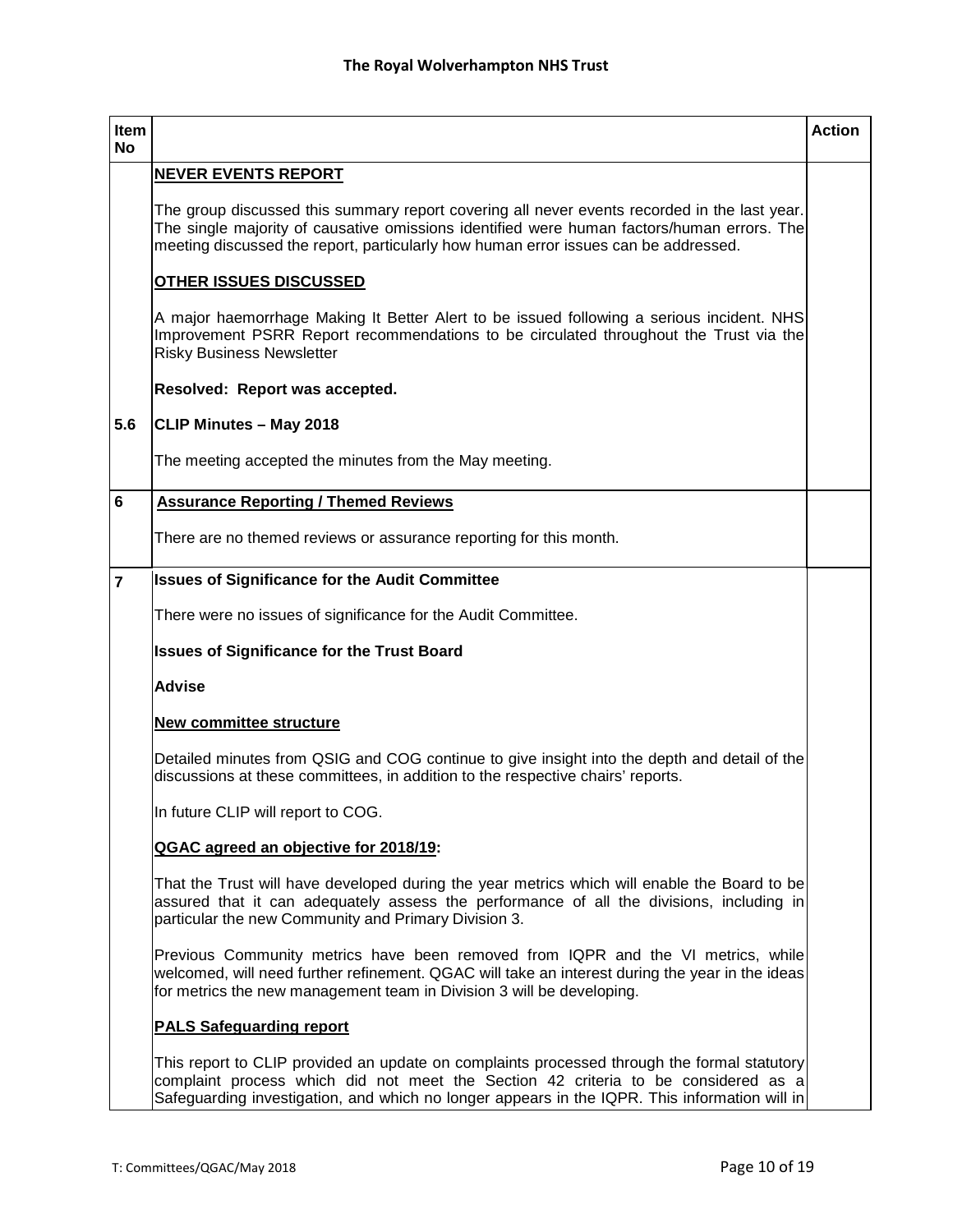# **Item**

**No**

future be included in the Patient Experience Report to the Board. The report presented data from April 2017 to March 2018. The Trust received 31 complaints which did not meet the Safeguarding criteria, approximately 8% of complaints received during this period. Of these, 16 related to general care of the patient - pressure ulcers. Other themes included communication, patient discharge, information, resources and clinical treatment. A meeting with the safeguarding team was proposed to review training / learning requirements particularly around improving communication with nursing homes and patient discharge.

# **Themed reviews**

QGAC expects to receive a report on Emergency C-sections in July, and on Cancer waiting times in June.

### **Assurance**

# **Organ Donation Six Monthly Report to COG**

For the financial year 2017/18, the Trust achieved 100% referral rate for potential organ donors (DBD/DCD) – a total of 9 patients. Seven of these patients proceeded to become actual organ donors, which is a significant improvement over previous recent years. The improvement is due to a change in leadership and team working and also a revised organ donation structure.

# **Hospital Transfusion Group Report to COG**

Generally, performance relating to transfusion matters is very good across the organisation. Of note, there were 11 Serious Hazards Of Transfusion (SHOT) reportable incidents reported between 1st October 2017 – 31st March 2018, three of which were in obstetrics (low grade) including two anti-D treatments given to the wrong and/or inappropriate patients.

Mandatory Training compliance for transfusion is currently at 90.4%. Notably, whilst all staff have access to the national e-learning package a more "user friendly" bespoke local elearning training package has been developed, which may facilitate improved compliance figures.

### **QRV A5 Trauma and Orthopaedics**

Generally positive report to QSIG on this, with all domains scoring good apart from safety which requires improvement, and response from A5 Wards Sister gave examples of improvements made or in hand since the visit. Detailed and pertinent discussion at QSIG.

#### **Report: National Reporting and Learning System (NRLS): how to understand your patient safety incident reporting**

This report from NRLS compared RWT's data from April 2016 to September 2016 with data from the same period in 2017. The board can take assurance from the fact that there is no evidence of potential under-reporting of incidents as a whole, there was no significant change in reporting levels per 1000 bed days, and reporting is now more timely. Governance will be looking at whether incidents classified as low and no harm are correct, whether the spread of reporting indicates any areas not that may not be reporting, and will monitor themes.

**Action**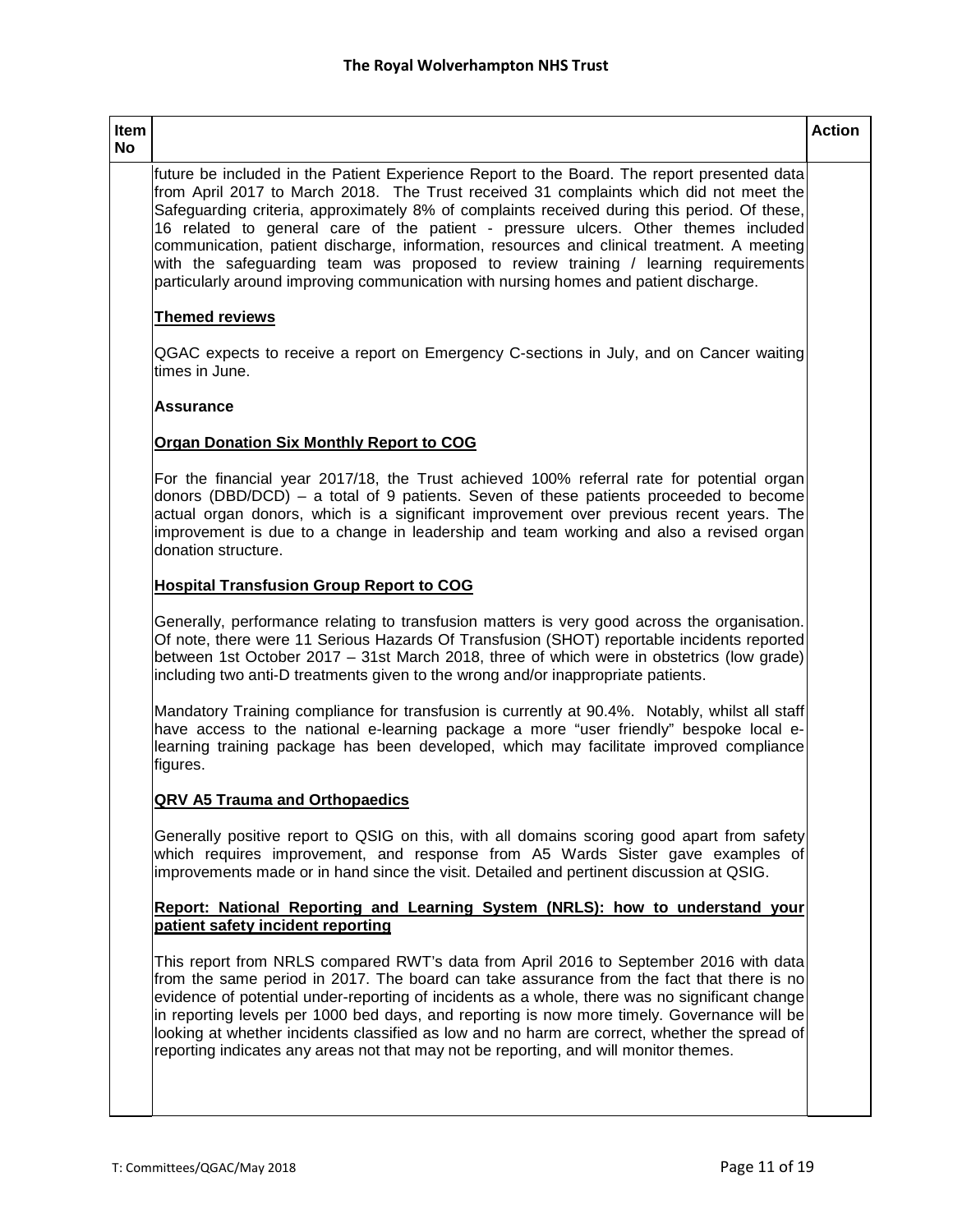#### **Item No**

# **Legal Report**

The paper to CLIP covered the reporting period April 2017 to March 2018. Compared with 2016/17 there has been a decrease in the number of clinical negligence claims received and an increase in the number of claims closed with no financial settlement. There was an increase in total damages and costs between 2016/2017 (£1,095,801) and 2017/2018  $(E7,384,973)$ , but this was due to historic high value claims being settled. There was a significant decrease in the number of personal injury claims received and an increase in the number of claims closed where the trust had denied liability and the claimant had not pursued any action, resulting in the period for making a claim expiring. There were 2 matters which were subject to adverse decisions by the H M Senior Coroner during this financial year.

# **Partial Assurance**

# **IQPR: Cancer waiting times**

While other indicators showed improvement in April, cancer waiting times showed a drop, particularly 2 week breast symptomatic, down to 42.37%. This was partly due to local factors raising demand by 30%, but it also seems that nationally pressure is increasing. The Cancer Intensive Support team is visiting the trust w/c 4 June to look at pathways. Simon Evans gave a presentation to F&P on a cancer dashboard to track performance more closely, and will do so for QGAC in June.

# **SUI Report discussed at QSIG**

Divisions to review outstanding SUI actions with a view to rationalising what needs to be done or to close; and to carry out theming of actions for commonality. Small group set up to discuss the detail, and feed back to QSIG. The issue of overdue actions from other items e.g. external reviews, Health and Safety etc were highlighted for the attention of both Divisions.

# **Quality Review Visit D7**

QSIG received a report of a revisit in December 2017 following an earlier visit in February where there were 3 domains scored as requiring improvement. The revisit confirmed that improvements had been made, but 2 domains were still scored as requiring improvement. It also revealed multiple issues from different staff disciplines including documentation completion, use of stamps and the absence of standard ward rounds due to multiple specialty outliers on the ward. The issue of the knowledge, skills and training of D7 (Gynae) ward staff to manage multiple specialty patients was highlighted and consideration of training needs and support was to be given.

### **NatSips Audit reports to QSIG**

Reports were received from Care of the Elderly (CoE) and Urology OPD. CoE reported positive assurance on safety and needed to take forward actions around the consent and patient information leaflets for elective Lumbar Puncture. Urology OPD reported positive results but audit sample size was small, therefore was asked to provide re-audit results in 6 month.

### **Trauma Governance Group - report to COG**

Whilst there has been an improvement in compliance against the performance standards with respect to Trauma governance, two specific areas require a focus of attention, as follows:

**Action**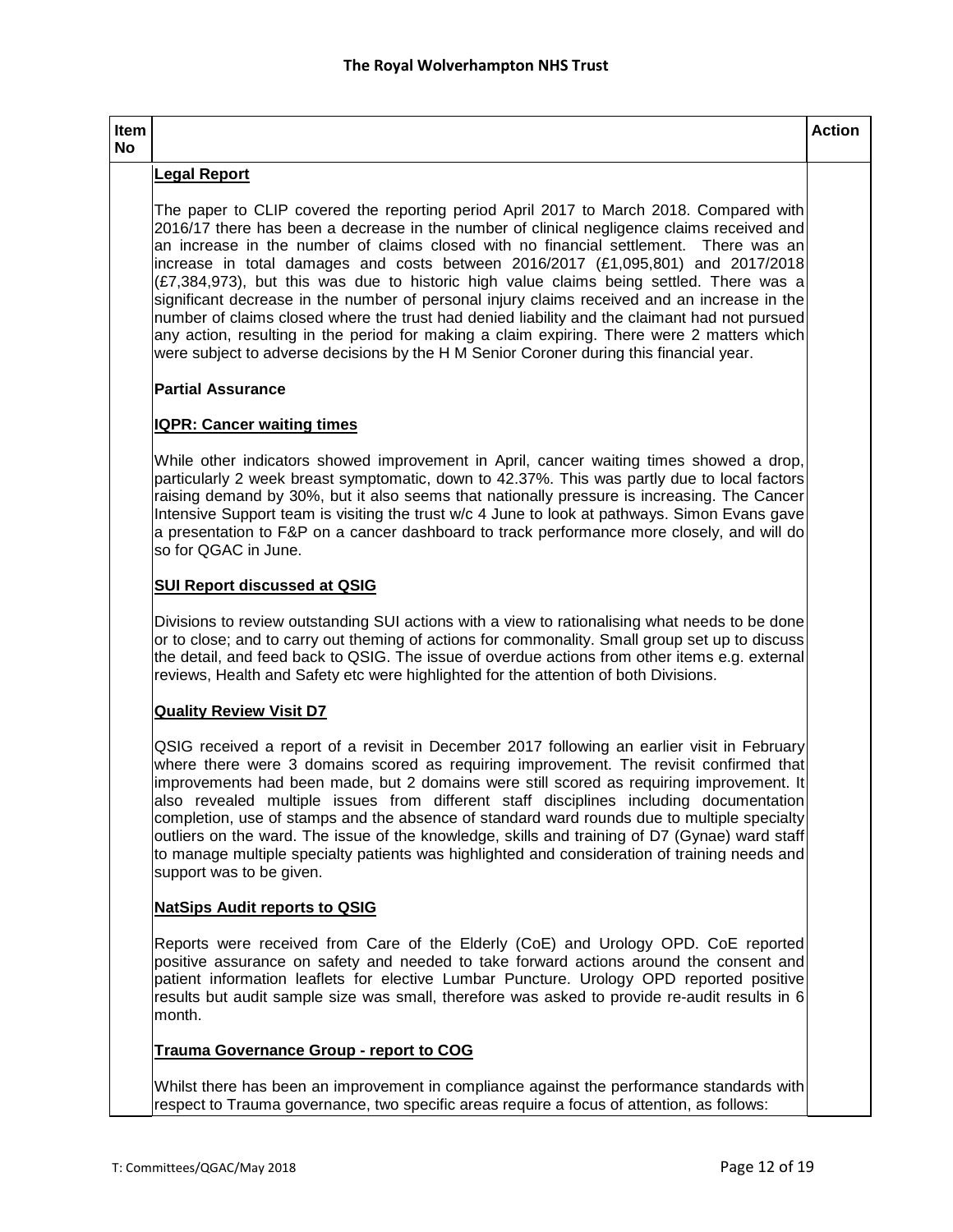|                   |                                                                                                                                                                                                                                                                                                                                                                                                                                                                                                                                                                                                                                     | <b>Action</b> |
|-------------------|-------------------------------------------------------------------------------------------------------------------------------------------------------------------------------------------------------------------------------------------------------------------------------------------------------------------------------------------------------------------------------------------------------------------------------------------------------------------------------------------------------------------------------------------------------------------------------------------------------------------------------------|---------------|
| Item<br><b>No</b> |                                                                                                                                                                                                                                                                                                                                                                                                                                                                                                                                                                                                                                     |               |
|                   | Patients with an ISS (injury severity score) greater than 15 to be seen by a Consultant within 5<br>minutes of arrival in ED. At present only 3.7% of such patients are assessed within this<br>timeframe, compared with the Trauma Unit average of 14%. Improved triage and utilisation of<br>a "Trauma documentation booklet" will improve compliance.                                                                                                                                                                                                                                                                            |               |
|                   | Time to CT scan for head injury patients should be less than one hour. However, the Trust<br>scores 33.3% compliance against the Trauma Unit average of 60%. The protocol for Trauma<br>CT scans has now been agreed with the CD of Radiology and following this protocol, should<br>enhance compliance. The Trauma Governance Lead will meet with the CD and Clinical Lead<br>of the Emergency Services to discuss both of the above.                                                                                                                                                                                              |               |
|                   | <b>VTE Prevention &amp; Treatment - report to COG</b>                                                                                                                                                                                                                                                                                                                                                                                                                                                                                                                                                                               |               |
|                   | Compliance for VTE prevention and treatment assessments for patients admitted to the Trust<br>is set at a minimum of 95%. Historically, the Trust reported compliance data for patients who<br>received their VTE assessment at any stage following their admission. From April 2018 it has<br>been agreed to report compliance against only those assessments made within 24 hours of<br>The Trust is to ensure assessments are undertaken across all admission<br>admission.<br>portals/areas to maximum effect, including the use of the Maternity Badger system to enable<br>electronic capture of ED assessments in Maternity. |               |
|                   | In addition, the VTE assessments have been extended to include 16-18 year olds. Previously,<br>the cohort only included the patients 18 years of age or older. The impact of this new change<br>is uncertain.                                                                                                                                                                                                                                                                                                                                                                                                                       |               |
|                   | <b>Never Events Report</b>                                                                                                                                                                                                                                                                                                                                                                                                                                                                                                                                                                                                          |               |
|                   | CLIP discussed the summary report covering all never events recorded from January 2017 to<br>March 2018. The majority of causative omissions identified were human factors/human errors<br>and CLIP considered what other aspects, e.g. of the environment contributed to the human<br>errors.                                                                                                                                                                                                                                                                                                                                      |               |
|                   | No assurance                                                                                                                                                                                                                                                                                                                                                                                                                                                                                                                                                                                                                        |               |
|                   | Health & Safety Steering Group (6 monthly) Report                                                                                                                                                                                                                                                                                                                                                                                                                                                                                                                                                                                   |               |
|                   | COG was informed of a number of areas across the Trust where there are gaps/areas of<br>concern with a major or moderate level of risk, due to non-compliance with regulations. The<br>departments identified will be managed through Divisional processes in the first instance.                                                                                                                                                                                                                                                                                                                                                   |               |
| 8                 | 8.1 - Agreeing Objectives for the Committee for 2018 - 19 - R Edwards                                                                                                                                                                                                                                                                                                                                                                                                                                                                                                                                                               |               |
|                   | RE asked the meeting for their thoughts about agreeing one or more objectives for this<br>committee to focus on. She thought one had arisen in discussions: the need for<br>suitable metrics for the new division 3 which would enable the board to see how well risks in<br>VI and Community were being managed. The committee agreed and she offered to draft<br>something for the QGAC chair's report.                                                                                                                                                                                                                           |               |
|                   | GN asked if Themed Reviews should be removed from the agenda, RE advised that in June                                                                                                                                                                                                                                                                                                                                                                                                                                                                                                                                               |               |

the Cancer database would be reviewed, Maternity in July and Mortality and Safeguarding are also reviewed once a year.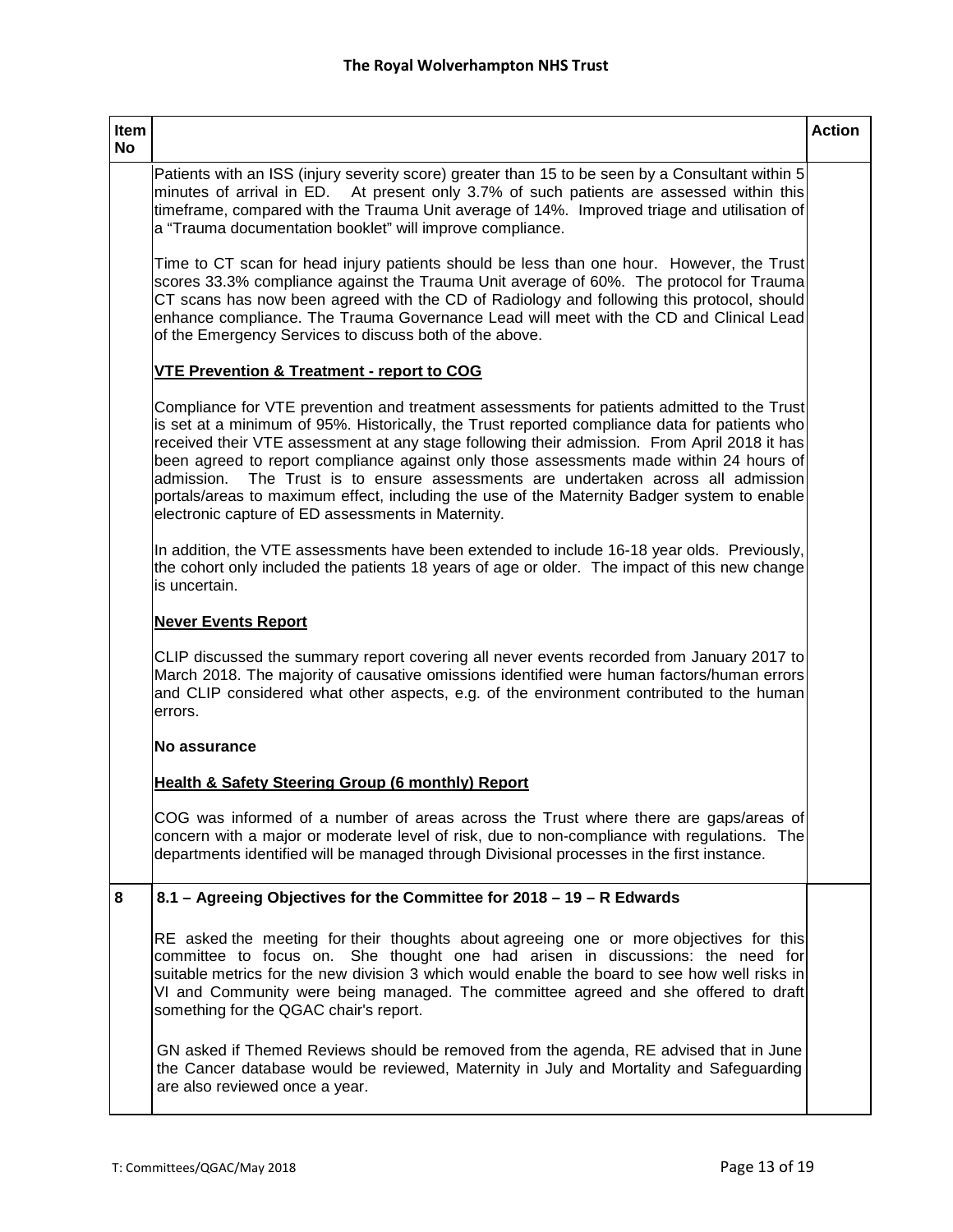| <b>Item</b><br><b>No</b> |                                                                                                                                                                     | <b>Action</b> |
|--------------------------|---------------------------------------------------------------------------------------------------------------------------------------------------------------------|---------------|
|                          | 8.2 – Committee Self-Assessment of Effectiveness – R Edwards                                                                                                        |               |
|                          | RE presented a QGAC Effectiveness checklist to the committee. After agreement it was<br>agreed for CE to circulate and with the closing date of 4 weeks after this. | CE.           |
| 8                        | <b>Evaluation of Meeting - ALL</b>                                                                                                                                  |               |
| 9                        | Any Other Business - ALL                                                                                                                                            |               |
|                          | MA advised the meeting that from July 2018 Keith Wilshere would be populating the BAF<br>report and presenting to this meeting.                                     |               |
| 10                       | Date and time of Next Meeting:                                                                                                                                      |               |
|                          | Wednesday 20 June 2018, 2pm to 4pm, Room 1, WMI (was Syndicate Room)                                                                                                |               |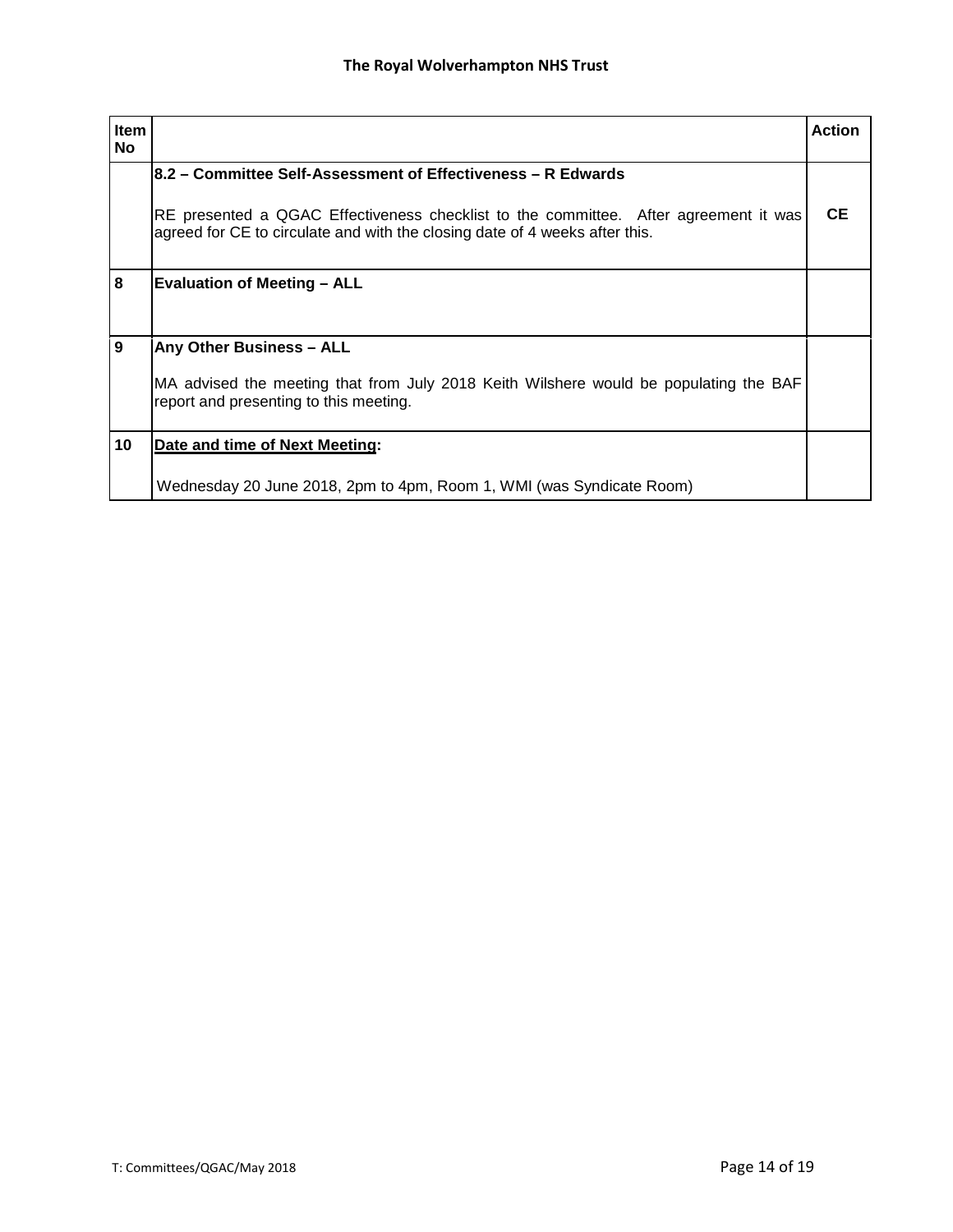# **COMMITTEES ACTION SUMMARY REPORT**

| <b>ITEM</b>       | Action to be taken raised from the                                                                                                                                                                                                                                                                                                                                        | Lead       | <b>Committee</b> | <b>Review</b> | <b>Update</b>                                                                           |
|-------------------|---------------------------------------------------------------------------------------------------------------------------------------------------------------------------------------------------------------------------------------------------------------------------------------------------------------------------------------------------------------------------|------------|------------------|---------------|-----------------------------------------------------------------------------------------|
|                   | meeting                                                                                                                                                                                                                                                                                                                                                                   |            | <b>Date</b>      | date          |                                                                                         |
| 4.1 /<br>30.05.18 | It was noted that at the early meeting of<br>Finance & Performance, Simon Evans<br>presented a new cancer dashboard that has<br>been developed in house and will help to<br>track the Trust performance.<br>This was<br>discussed at length and it was agreed to<br>invite Simon Evans to the June QGAC to<br>view this dashboard.                                        | CE         | 30.05.18         | 20.06.18      |                                                                                         |
| 4.2/<br>30.05.18  | $4862$ – Neonatal cots – RE asked if the<br>business case for additional staff had been<br>approved at the April TMC, GN confirmed<br>that it had and the department are out to<br>RE asked for the action<br>recruitment.<br>regarding comment commencing There are<br>ongoing incidents relating to the lack of<br>clinical equipment etc, GN agreed to review<br>this. | <b>GN</b>  | 30.05.18         | 20.06.18      |                                                                                         |
| 4.2/<br>30.05.18  | $3069$ – Never Events within the Division – JS<br>asked if this risk had been updated to reflect<br>the meeting with the CCG in April. AMC to<br>update.                                                                                                                                                                                                                  | <b>AMC</b> | 30.05.18         | 20.06.18      |                                                                                         |
| 5.3/<br>30.05.18  | Concerns were raised by the meeting<br>regarding the content of the Health &<br>Steering group report. Following discussion,<br>it was agreed that MA would speak to<br>Margaret Simcock and clarify. MA to also<br>send the Health & Safety Steering Group (6<br>monthly) report.                                                                                        | <b>MA</b>  | 30.05.18         | 20.06.18      | WÈ<br>Enc 4.5 HSSG Report<br>COG Apr 18.docx<br>Email from MA to<br>QGAC members with I |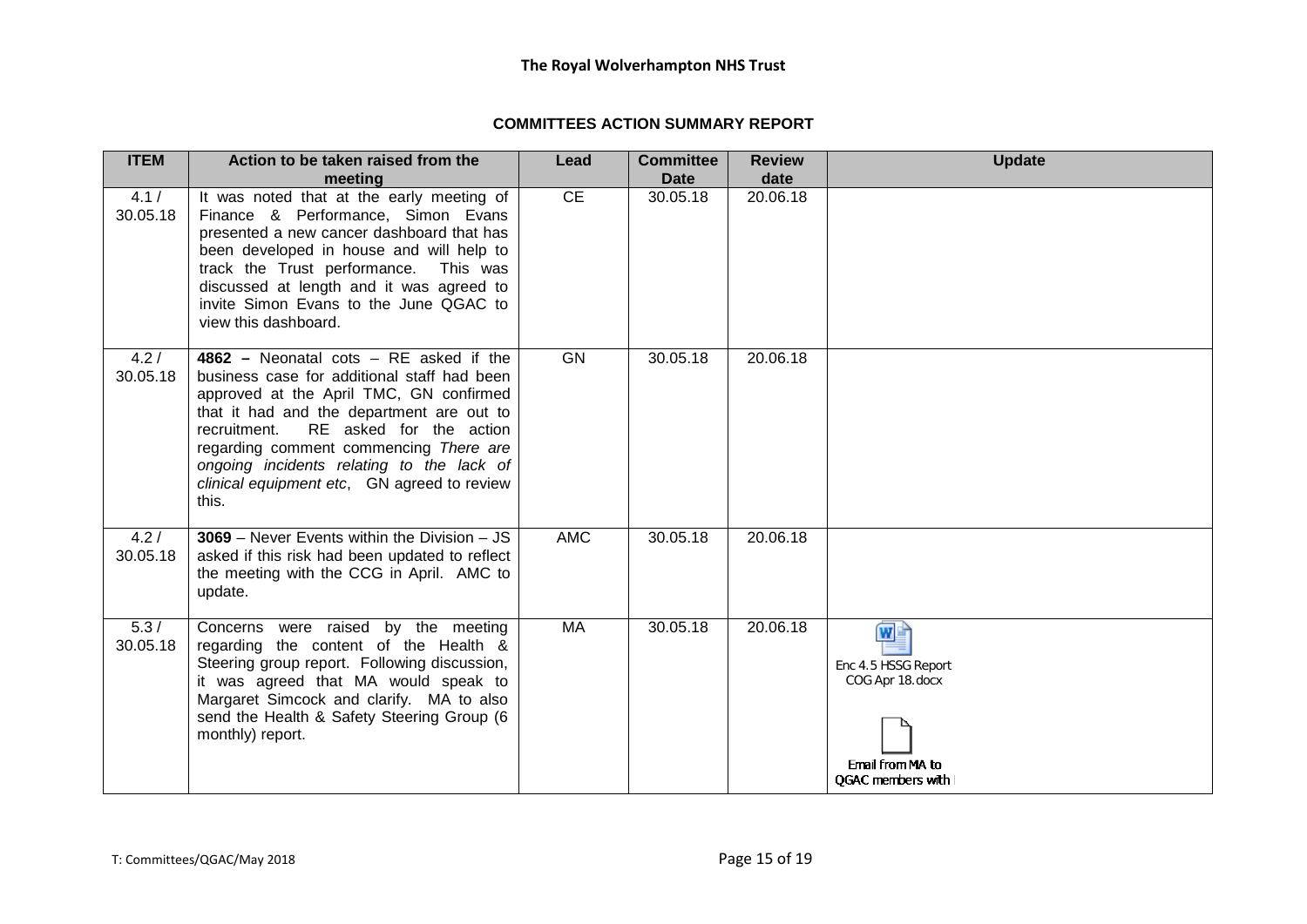| 8.2/<br>30.05.18 | <b>Committee</b><br><b>Self-Assessment</b><br><b>of</b><br><b>Effectiveness</b><br>RE presented a QGAC Effectiveness<br>checklist to the committee. After agreement<br>it was agreed for CE to circulate and with the<br>closing date of 4 weeks after this.                                                                                                      | <b>CE</b> | 30.05.18 | 20.06.18                                           |                                                                                                                                                                                                                                                |
|------------------|-------------------------------------------------------------------------------------------------------------------------------------------------------------------------------------------------------------------------------------------------------------------------------------------------------------------------------------------------------------------|-----------|----------|----------------------------------------------------|------------------------------------------------------------------------------------------------------------------------------------------------------------------------------------------------------------------------------------------------|
| 5.2/<br>25.04.18 | $1713 - JS$ asked GN about the business<br>case for recording electronic tool to assist<br>with job planning. GN replied that an update<br>paper went to the Executives, GN to add a<br>revised date to this risk.                                                                                                                                                | GN        | 25.04.18 | 30.05.18<br>20.06.18                               | GN reported that she had had a conversation with<br>Brian McKaig regarding conducting a complete<br>review of the job planning risk. Brian McKaig will be<br>reporting to the Audit Committee in August.<br>Bring forward to the next meeting. |
| 5.2/<br>25.04.18 | 4962 - RE queried Evidence that it is working<br>point 2, 102% occupancy in Q2 in Intensive<br>Care (Feb 18), RE feels that this does not<br>show that it is working at 102% and after a<br>brief discussion it was agreed to move to the<br>column Any evidence that it is not working.                                                                          | GN        | 25.04.18 | 30.05.18<br>20.06.18                               | Bring forward to the next meeting.                                                                                                                                                                                                             |
| 5.2/<br>25.04.18 | 3069 - JS asked if an update could be added<br>to the What else can we do? column<br>following the meeting for assurance. GN<br>agreed to update.                                                                                                                                                                                                                 | GN        | 25.04.18 | 30.05.18<br>20.06.18                               | Bring forward to the next meeting.                                                                                                                                                                                                             |
| 4.1/<br>21.03.18 | JS and RE expressed concerns about the<br>rise in emergency C-Section rates, which<br>had been increasing since November 2017<br>when it first went red and now stood at<br>20.6% compared with target of 14%. CE<br>said that the rate tended to rise and fall over<br>the year and usually ended up at around 20-<br>24%. RE commented that this set of figures | CE        | 21.03.18 | April or<br>May<br>meeting<br>30.05.18<br>25.07.18 | This action has not been picked up $-$ DH agreed to<br>sort and confirm if the report could be presented in<br>May.<br>Bring forward to May<br>RE confirmed that a report will be presented in July<br>due to data collection.                 |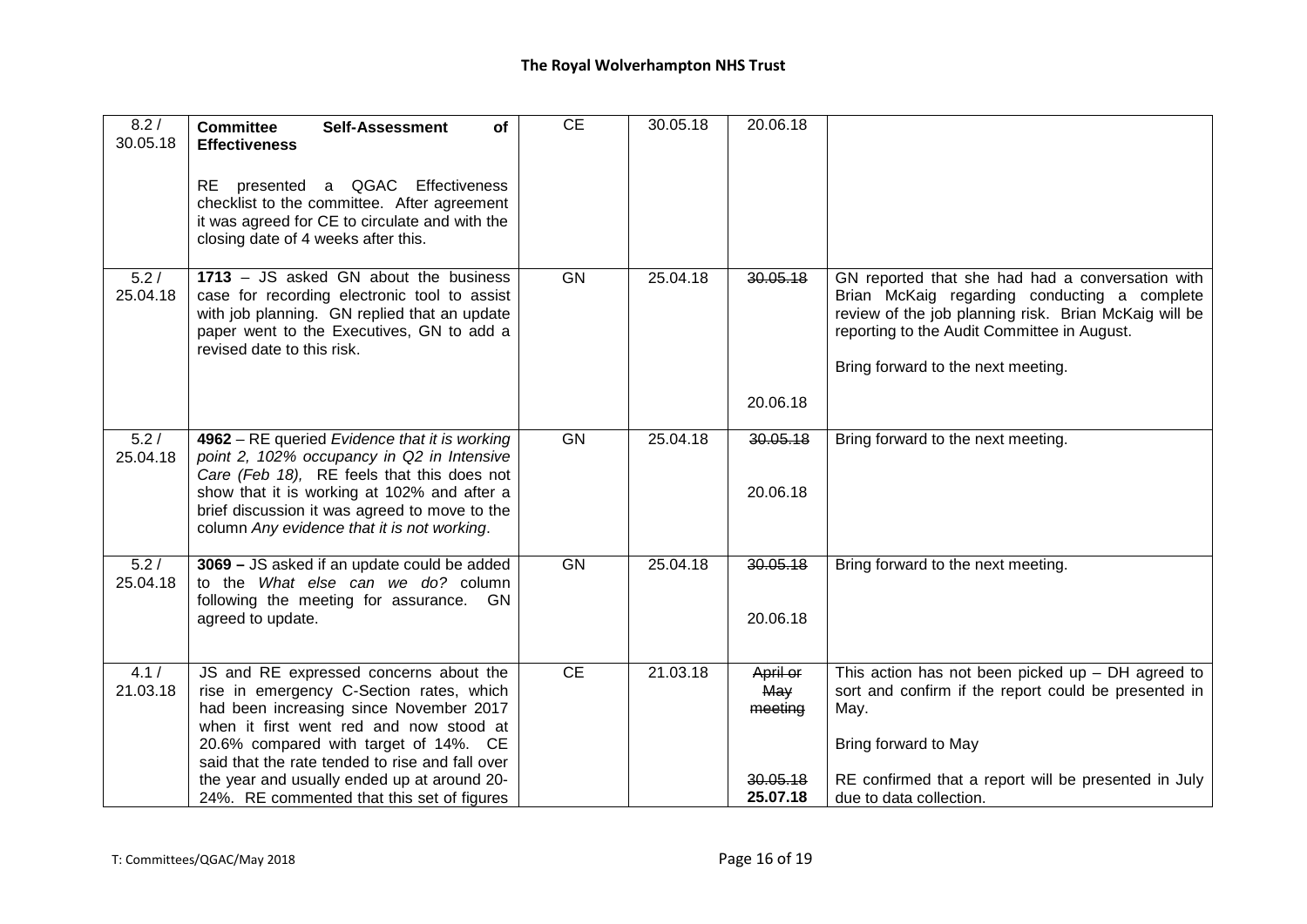|                | was looking more like a trend and JS asked<br>if a report could be presented at either the<br>April or May QGAC meeting with the findings<br>of the review conducted by the Directorate.<br>CE to request the said report.                                                        |                 |          |                      |                                                                                                                                                                                                                                                                                                                                                                                                               |
|----------------|-----------------------------------------------------------------------------------------------------------------------------------------------------------------------------------------------------------------------------------------------------------------------------------|-----------------|----------|----------------------|---------------------------------------------------------------------------------------------------------------------------------------------------------------------------------------------------------------------------------------------------------------------------------------------------------------------------------------------------------------------------------------------------------------|
| 9/<br>21.02.18 | MA mentioned that CE and RE were going to<br>discuss at this meeting NED attendance at<br>the PSIG and QSAG meetings, which are<br>due to be renamed in March. Following a<br>brief discussion, it was agreed to defer to the<br>next meeting. CEm to add to the March<br>agenda. | CE <sub>m</sub> | 21.02.18 | 21.03.18             | CE informed the meeting that herself and RE had<br>The terms of reference has is for<br>spoken.<br>Compliance Oversight Group and Quality &<br>Intelligence Group. It was agreed that after 3 months<br>the meetings would be evaluated to see the impact in<br>terms of QGAC and to make sure that this meeting is<br>assured that the attendees are not missing out on<br>information that is filtering up. |
|                |                                                                                                                                                                                                                                                                                   | CE.             |          | 25.04.18<br>25.07.18 | Bring forward - Review of how the pilot committee<br>structure is working.                                                                                                                                                                                                                                                                                                                                    |
|                |                                                                                                                                                                                                                                                                                   | CE <sub>m</sub> |          |                      | CEm to speak to Keith Wilshire re sub groups being<br>on Boardpad. - Completed - add documents to the<br>Reading Room.                                                                                                                                                                                                                                                                                        |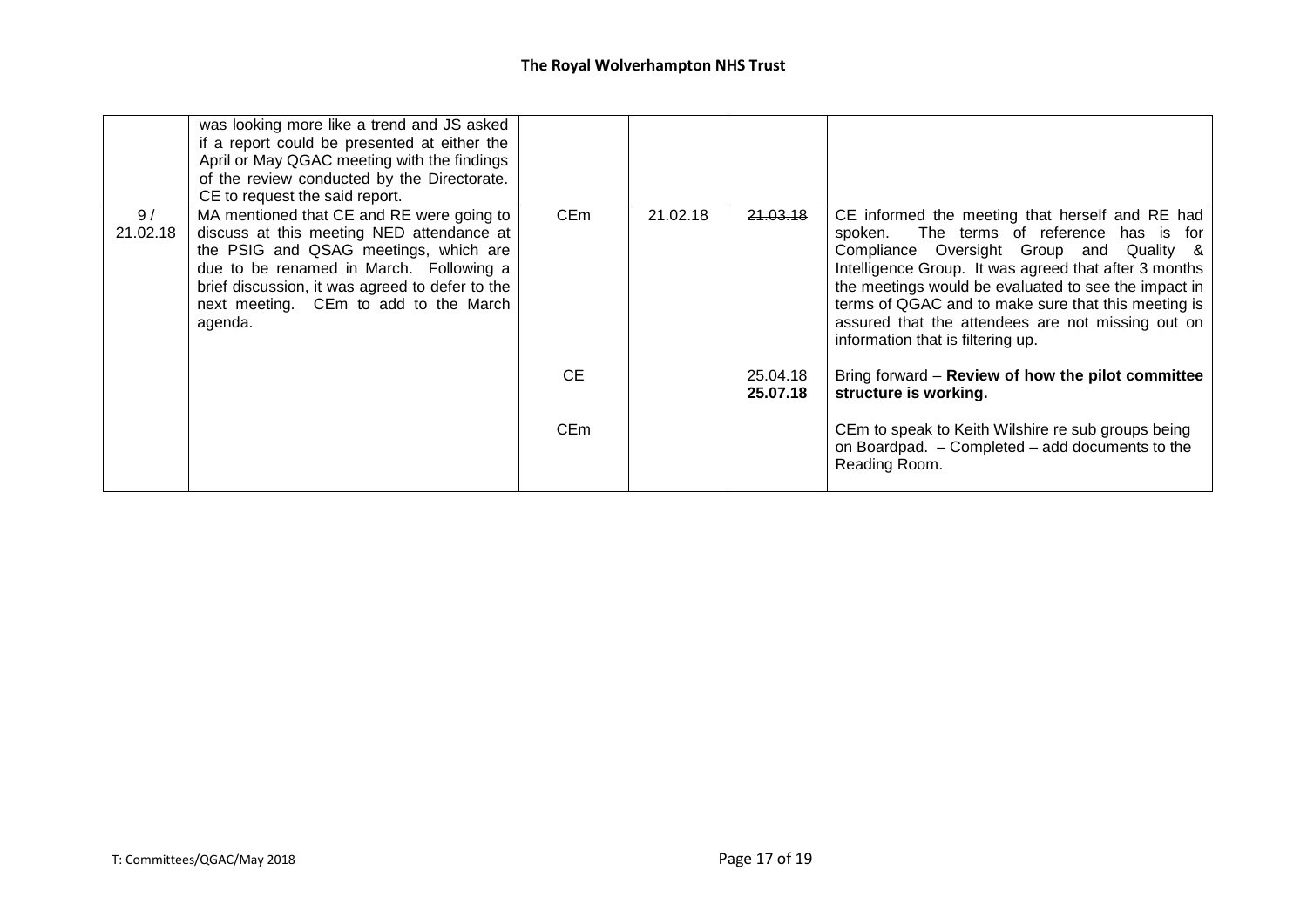| <b>ITEM</b>      | Action to be taken raised from the                                                                                                                                                                                                                                                                                                                                                                                                                                                 | Lead       | <b>Carried</b>  | <b>Committee</b>   | <b>Update</b>                                                                                                                                                                                                                                                                                                                                                                      |
|------------------|------------------------------------------------------------------------------------------------------------------------------------------------------------------------------------------------------------------------------------------------------------------------------------------------------------------------------------------------------------------------------------------------------------------------------------------------------------------------------------|------------|-----------------|--------------------|------------------------------------------------------------------------------------------------------------------------------------------------------------------------------------------------------------------------------------------------------------------------------------------------------------------------------------------------------------------------------------|
|                  | meeting                                                                                                                                                                                                                                                                                                                                                                                                                                                                            |            | forward<br>from | <b>Review date</b> |                                                                                                                                                                                                                                                                                                                                                                                    |
| 5.2/<br>25.04.18 | 2080 - Risk to quality of patient care:<br>reduced manpower (COO). Risk has<br>been updated for April, several<br>assurances have been added.<br>The<br>establishment issue in regards to trained<br>and HCA staff is still noticeable. MA<br>queried point number 9 and after a brief<br>discussion it was agreed that AMC<br>would review this risk.                                                                                                                             | <b>AMC</b> | 25.04.18        | 30.05.18           | AMC advised the meeting that staffing levels will be<br>reviewed in January and June. AMC assured the<br>meeting that no ward is vulnerable. The work around<br>the establishment will be bi-annually and will change<br>when services change. Reporting will be done more<br>on patient care hours per day within the Board reports.<br>Agreed to close this action.              |
| 5.2/<br>25.04.18 | 4661 - Lack of robust system for review<br>and communication of test results (MD).<br>MA advised the meeting under section<br>Any Evidence that it is not working<br>November 2016 should be added to<br>points 1-4 and 2 and May 2017 should<br>be added to point 5. MA to update on<br>datix.                                                                                                                                                                                    | <b>MA</b>  | 25.04.18        | 30.05.18           | MA informed the meeting that the update to this risk<br>missed the publication date of the report. The risk has<br>now been updated and the dates added to datix.<br>JO advised the meeting that there is a lot of active<br>dialogue around the reviewing and reporting of results<br>on the basis of some of the datix entries and the<br>RCA's.<br>Agreed to close this action. |
| 5.2/<br>25.04.18 | 1714 - JS asked GN about this risk<br>under column Evidence that it is<br>working, if following the meeting with<br>SSOTP in March if there were any<br>actions to support the risk management.<br>GN replied that there were a couple of<br>actions which were discussed and left<br>with SSOTP, mainly being the Trust<br>does not have daily Social Worker input<br>on site. SSOTP are going to ascertain<br>how a daily Social Worker input on site.<br>GN to update the risk. | <b>GN</b>  | 25.04.18        | 30.05.18           | GN reported that this risk had now been deescalated<br>from the risk register. Close                                                                                                                                                                                                                                                                                               |

# **Closed Agenda Items – To be removed at the next meeting**